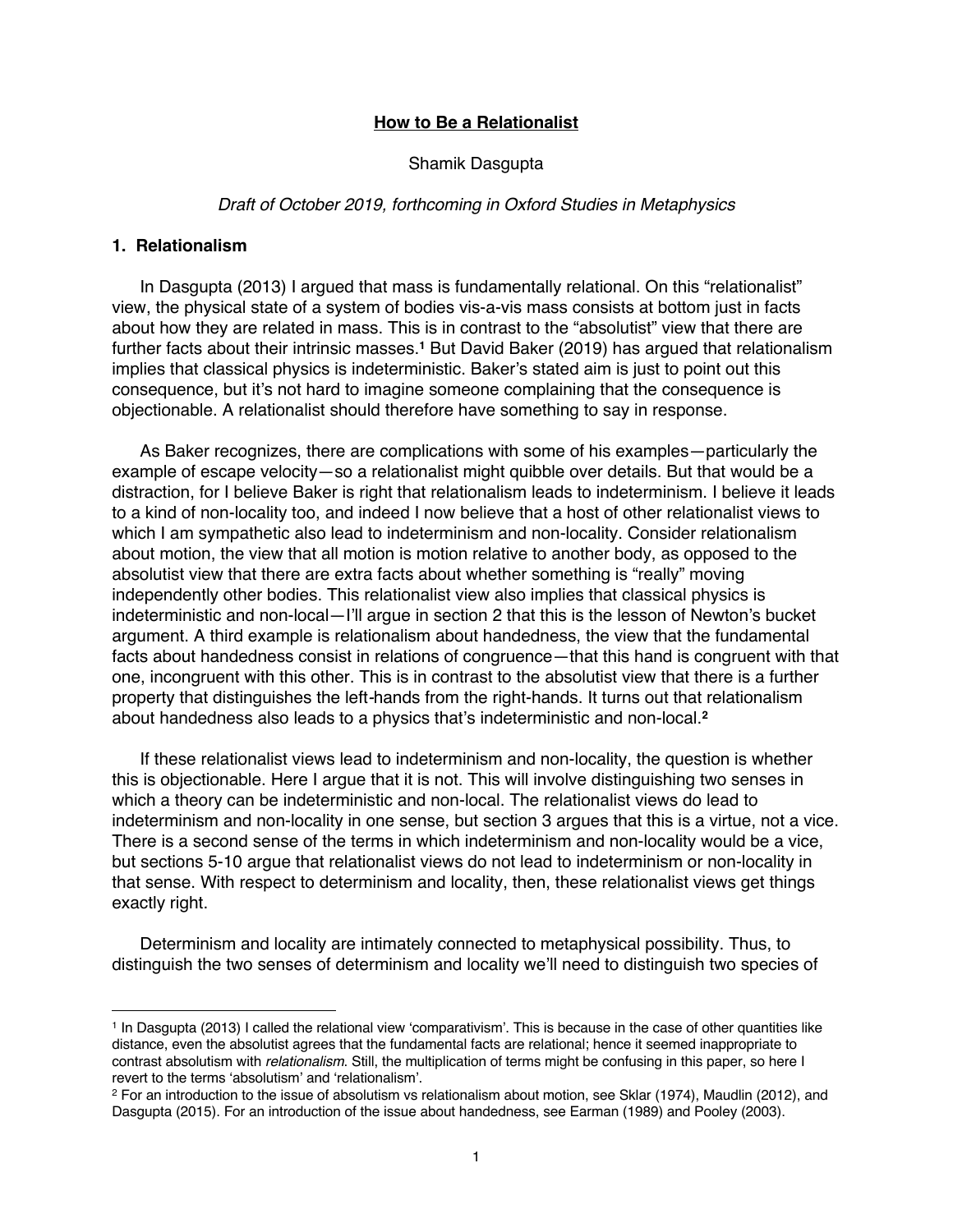metaphysical possibility (sections 7 and 8). This latter distinction may be of interest to modal metaphysicians regardless of its bearing on determinism and locality.

In what follows I focus on the case of handedness because it is free of needless complications and so illustrates the main ideas more perspicuously. I'll then apply my approach to case of mass at the end (section 10). I'll discuss the case of motion at times as we go along, but I leave a complete discussion of that case for another time.

What exactly is the issue of relationalism vs absolutism about handedness? Consider a pair of gloves: one right-handed, one left-handed. They are known as "incongruent counterparts". They are counterparts because they share the same intrinsic geometry: each contains a thumb and forefinger standing in the same angular relation, the same distance apart, etc. But they are incongruent insofar as there is no way of translating and rotating one glove through space in such a way that it exactly superimposes over the other. So defined, whether they're congruent depends on the geometry of space: they're incongruent if space is Euclidean but not, for example, if it's a Mobius strip. I'll assume for simplicity that space is Euclidean.

Consider some gloves divided into two equivalence classes under the relation of congruence. Call one class 'left-handed' and the other 'right-handed'. The question is whether there's a further physical property, above and beyond their relations of congruence, that distinguishes members of one class from members of the other. Absolutism is the view is that there is, but this view comes in many varieties. One variety states that there's a primitive intrinsic property that all and only the left-handed gloves have. Another variety posits a pervasive oriented field, so that all and only the left-handed gloves are aligned with the field. And a third variety states that the gloves are situated in substantival space. On this third variety, the set of all glove-shaped regions of space can be divided into two equivalence classes under the relation of congruence; call the regions in one class the L-regions. Then the idea is that all and only the left-handed gloves are located in L-regions.3

By contrast, relationalism is the view that there is no physical property that distinguishes hands in one class from those in the other. The hands in one class are congruent with each other, and incongruent with hands in the other class, and that is all there is to it. The clearest version of this view is the anti-substantivalist view that physical reality consists just in material bodies standing in spatio-temporal relations to one another. Suppose, as the anti-substantivalist must, that the geometry of space is then fixed by (actual or possible) spatio-temporal relations between bodies. Then whether two gloves are congruent is ultimately fixed by the spatial relations between their parts together with the geometry of space. For the relationalist, these relational facts of congruence are all the facts of handedness there are.4

## **2. Indeterminism and non-locality**

<sup>3</sup> To be clear, this third variety of absolutism assumes that there is trans-world identification of regions of space. Socalled "sophisticated substantivalism" denies this, but that view does not yield an absolutist view of handedness as I understand the term.

<sup>4</sup> See Brighouse (1999) and Pooley (2003) for discussion of how an anti-substantivalist is to understand relations of congruence. I will assume for the sake of argument that the relationalist recognizes facts of cross-temporal congruence. This entails admitting *some* kind of cross-temporal spatial relation, contrary to what is sometimes known as "Leibnizian relationalism", but I bracket exactly how this is best understood.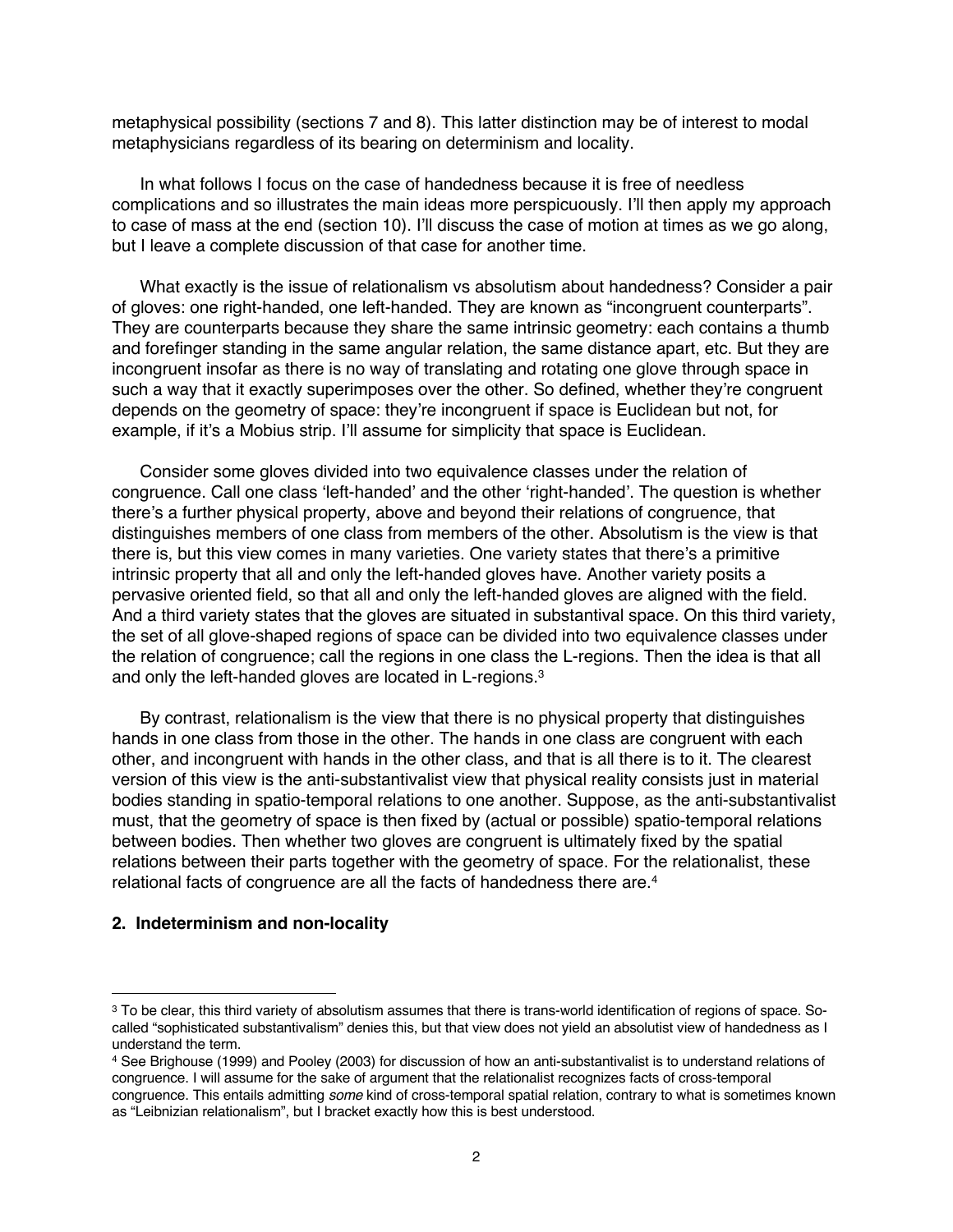I said that a relationalist physics of handedness is indeterministic and non-local. It's worth seeing why before asking whether this is a problem. Earman (1989) thought that the situation for the relationalist is in fact more dire—he claimed that she can offer no physics of handedness *at all*. But I'll argue that Earman over-stated his case: the relationalist has a well-defined physics, it's just indeterministic and non-local.

Earman's argument starts from the observed fact that some things behave differently depending on whether they're left- or right-handed. Examples include neutral hyperons and the cobalt atoms, but to keep things simple I'll work with a fictional example drawn from Pooley (2003). Imagine we discover that the fundamental components of matter are not point-particles or strings, but *little hand-shaped things*. Call them handrons, and imagine they move around and collide in accordance with deterministic laws of motion. Suppose further that they come in two colors, red and green, and suppose we see that they sometimes change color when they collide. Looking closer, we see that it's all and only the *left-handrons* that change color. These observations confirm the following "First Law" of handrons:

(F) Whenever a handron collides with another, it changes color iff it is left-handed.

Earman's idea is that this would refute relationalism: since left- and right-handed handrons behave differently, there must be some real difference between them. As he put it, the relationalist 'does not have the analytic resources for expressing' a law like (F) (1989, p. 148).

It will help to compare this with Newton's analogous bucket argument against relationalism about motion. Newton observed that bodies behave differently depending on their state of rotational motion: water in a bucket sloshes up the side when spinning but stays flat when not. He argued that the difference is not whether the water is spinning relative to the bucket, or relative to the laboratory, but whether it is spinning *absolutely*; that is, independently of its motion relative to other bodies. Thus, observations of water in buckets confirm a theory that appeals to absolute acceleration—a theory that a relationalist "lacks the analytical resources to express", as Earman might put it.<sup>5</sup>

But both objections are too quick, for in each case the relationalist does have the analytic resources to express an alternative theory of the phenomena. In the case of motion, Mach took this approach when he proposed that water sloshes up the side of a bucket when it spins relative to the fixed stars.<sup>6</sup> The general approach here is to choose some body (or bodies) and say that water sloshes up the bucket when it spins relative to *it* (or *them*). One could take the same approach in the case of handedness. Suppose that a particular handron was observed to change color upon collision; call it 'Changy'. Then a relationalist could offer the following "Machian" alternative to (F):

(F-Machian) Whenever a handron collides with another, it changes color iff it is congruent with Changy.

Still, these Machian theories are unattractive. Some object to Mach's theory of motion on the grounds that he never developed it with a precision to rival Newton's. Others might object that

<sup>5</sup> Newton's text can be read in a number of ways; my summary is just one reading. For more on the bucket argument see Sklar (1974, chapter 3), Maudlin (2012), and Dasgupta (2015).

<sup>6</sup> At least, this is the view typically attributed to Mach; I won't comment on whether this interpretation is accurate.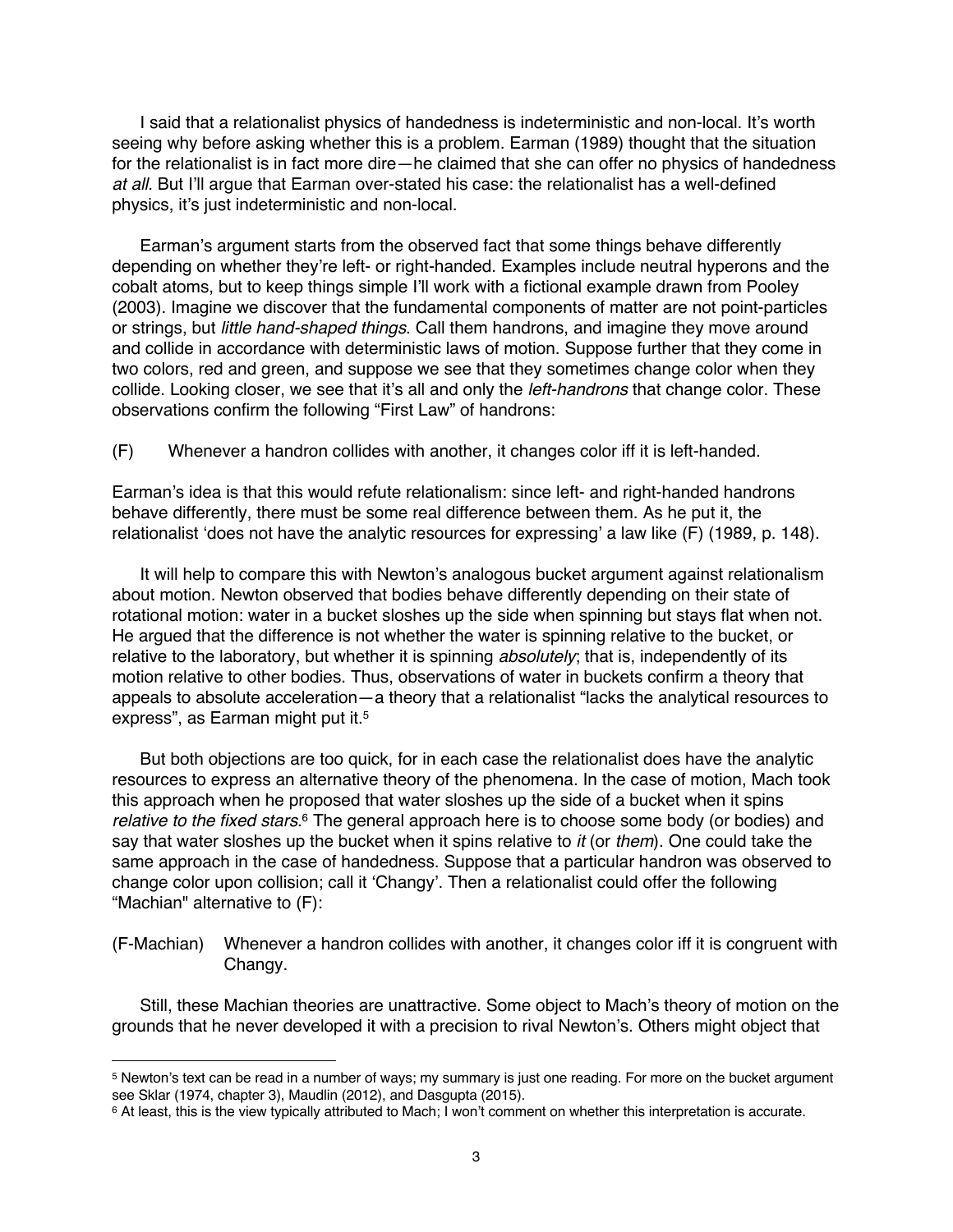fundamental physics should not make reference to particular entities like Changy or the fixed stars. But let me emphasize a third objection, which is that these Machian theories fly in the face of scientific practice. If our basic theory of motion were Mach's we could never use it to model hypothetical physical systems in which the fixed stars do not exist, yet we appear to do this all the time. Just remember high-school physics problems in which you predict the behavior of a harmonic oscillator: *on the face of it*, you're reasoning about a hypothetical physical system containing just an oscillator. More seriously, cosmologists routinely model counterfactual scenarios in which heavy elements, and hence the fixed stars, never form. The same goes for any Machian theory formulated with reference to some special entity like Changy: the theory can't be used to model counterfactual systems in which the special entity doesn't exist.

Is this so bad? Being a positivist, Mach may not have cared whether his theory can model far-out counterfactual scenarios. Still, it would be nice to avoid the problem if we can. In the case of handedness this is straightforward. Perhaps the relationalist can't say that the handrons that change color are all *left*-handed. But she *can* say that they're all congruent with one another, and incongruent with those that don't change color. Thus, as Pooley (2003) points out, she can offer the following "minimalist" theory of handrons:

 $(F\text{-}Minimalist)$  (i) If x and y are congruent handrons, then x changes color on collision iff y does too. (ii) If x and y are incongruent handrons, then x changes color on collision iff  $y$ does not.

Unlike (F-Machian), (F-Minimalist) is not tied to any particular body and so can be used to model counterfactual systems that don't contain Changy.

Sklar (1974) proposed an analogous minimalist theory of motion in response to Newton's bucket argument. True, the relationalist cannot say that flat bodies of water are *absolutely* unaccelerated. But she can say that they're all unaccelerated relative to one another and accelerated relative to water that goes concave. Sklar's idea was that the relationalist should simply offer *that* as her "minimalist" law of motion. As he put it, the law would state '(1) that objects in relative motion vary in the inertial forces they suffer and that (2) objects in uniform motion with respect to one another suffer similar inertial forces' (p. 230).7 On this view, the water in Newton's bucket goes concave because it's unaccelerated relative to other concave bodies of water. This minimalist theory stands to Newton's theory just as (F-Minimalist) stands to (F). Unlike Mach's theory, it is not tied to any particular body and so can model counterfactual systems in which the fixed stars don't exist.<sup>8</sup>

If there's an objection to these relationalist views, then, it's not that they can offer *no* physical theory of the phenomena—they can offer the minimalist theories just described. Still, it turns out that these theories are indeterministic and non-local in a way that the original theories were not.

<sup>7</sup> Note that by 'relative motion' he means relative *acceleration*. Obviously this is just a rough gloss of what should ultimately be expressed with mathematical precision, but the kind of theory Sklar has in mind is clear enough. <sup>8</sup> Sklar (1974) is often said to have responded to the bucket argument with an *absolutist* theory that posits a primitive property of absolute acceleration. This is some truth to this; see his discussion on pp. 230-1. But strangely, his discussion slurs that absolutist theory together with the minimalist theory described in the text, and the subsequent literature latched onto to the former at the expense of the latter. This is unfortunate, for I find his minimalist proposal far more intriguing.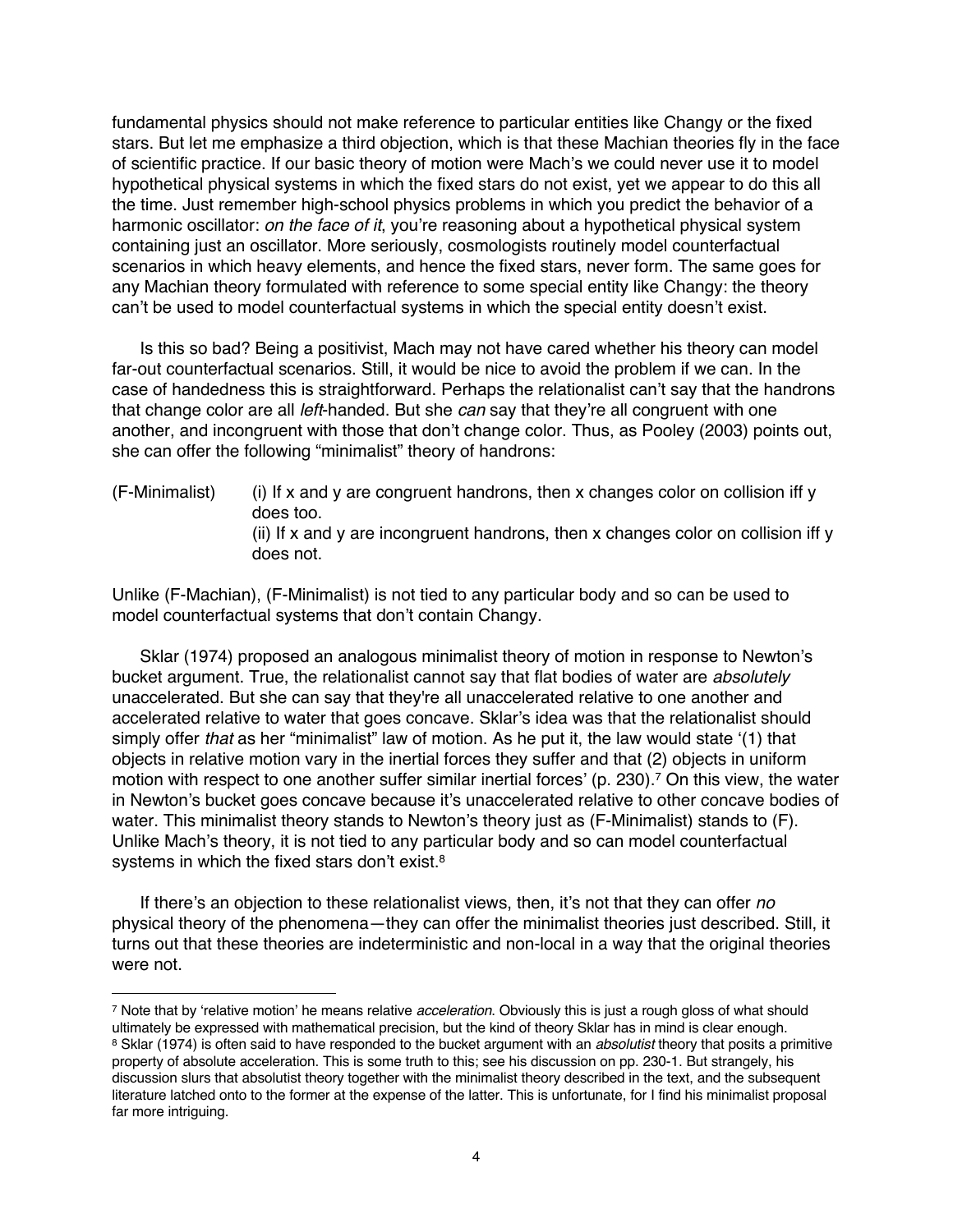To see why (F-Minimalist) is indeterministic, consider a world containing just two lefthandrons about to collide. Will they change color? (F) implies that they will. But (F-minimalist) does not, it just implies that either *both* or *neither* will change color. Hence there are two possible futures consistent with (F-minimalist)—the mark of indeterminism.

I said that the world contains two *left-*handrons, but can a relationalist legitimately describe counterfactual worlds in terms of 'left'? Perhaps not; we will discuss this later. But for now it doesn't matter, for we may instead describe it as a world containing two *congruent* handrons about to collide. For the relationalist this is a complete description of the world vis-a-vis handedness. And (F-Minimalist) is still consistent with two possible futures, one in which both change color and one in which neither do. The absolutist avoids the problem because he distinguishes *two* worlds that fit this description: one in which the handrons have that physical property that (on his view) distinguishes the left-handrons, and another in which they don't. And the absolutist reads (F) as stating that handrons change color if and only if they have that property. (F) then implies that the handrons will change color in the first world but not the second, so in each world there is only one possible future.

I've been assuming the following standard definition of determinism:

A theory is *deterministic* iff any two metaphysically possible worlds in which it obtains, and which agree at one time, agree at all times.**<sup>9</sup>**

The point is that the absolutist's physics satisfies this definition while the relationalist's physics does not.10 Note that the indeterminism here is unusual: (F-minimalist) does not assign probabilities to possible futures, it just stays silent on the matter. Say that a theory is *complete* iff it is deterministic or assigns a probability to each possible future given the state of the world state at a time. Then the point here is that (F-minimalist) is incomplete.<sup>11</sup>

What about the claim that (F-Minimalist) is non-local? Well, suppose that a handron is about to collide. Will it change color? According to (F-Minimalist), this depends on the results of other collision events which may occur thousands of miles away. So, as Pooley (2003) noted, whether it changes color is a function not of its local environment but of its relation to potentially far-off events—the mark of non-locality. By contrast, the absolutist's physics is local in this respect. For according to (F), whether a handron changes color depends on whether it's left-handed, and for the absolutist this depends on whether it possesses the physical property that distinguishes the left-handrons. And on all the absolutist views surveyed earlier, this is a function of its local

<sup>9</sup> See Earman (1986) for definitions along these lines. His definitions quantify over *physically* possible worlds; I assume for now that these are metaphysically possible worlds in which the actual physical laws obtain. Earman and others have argued that this definition must be refined, but the issues they raise are not relevant for our purposes. <sup>10</sup> I'm sacrificing precision for the sake of brevity. Even as the absolutist interprets it, (F) isn't deterministic because on its own it doesn't determine anything about how the handrons move. More accurately, then, the claim is that the conjunction of (F) *and the laws of motion that we're assuming to be deterministic vis a viz motion* is a deterministic theory, while the result of replacing (F) with (F-minimalist) is not. But I'll bracket this complication for brevity in the text.

<sup>11</sup> Compare the "Hole" argument, which purports to show that substantivalism renders General Relativity indeterministic. In that case too the indeterminism is incompleteness, not stochasticity. See Brighouse (1994) for some of the issues involved there. Of course, (F-Minimalist) yields implications about all collision events when conjoined with information about a single collision event, for example that Changy changed color. But that conjunction is just (F-Machian).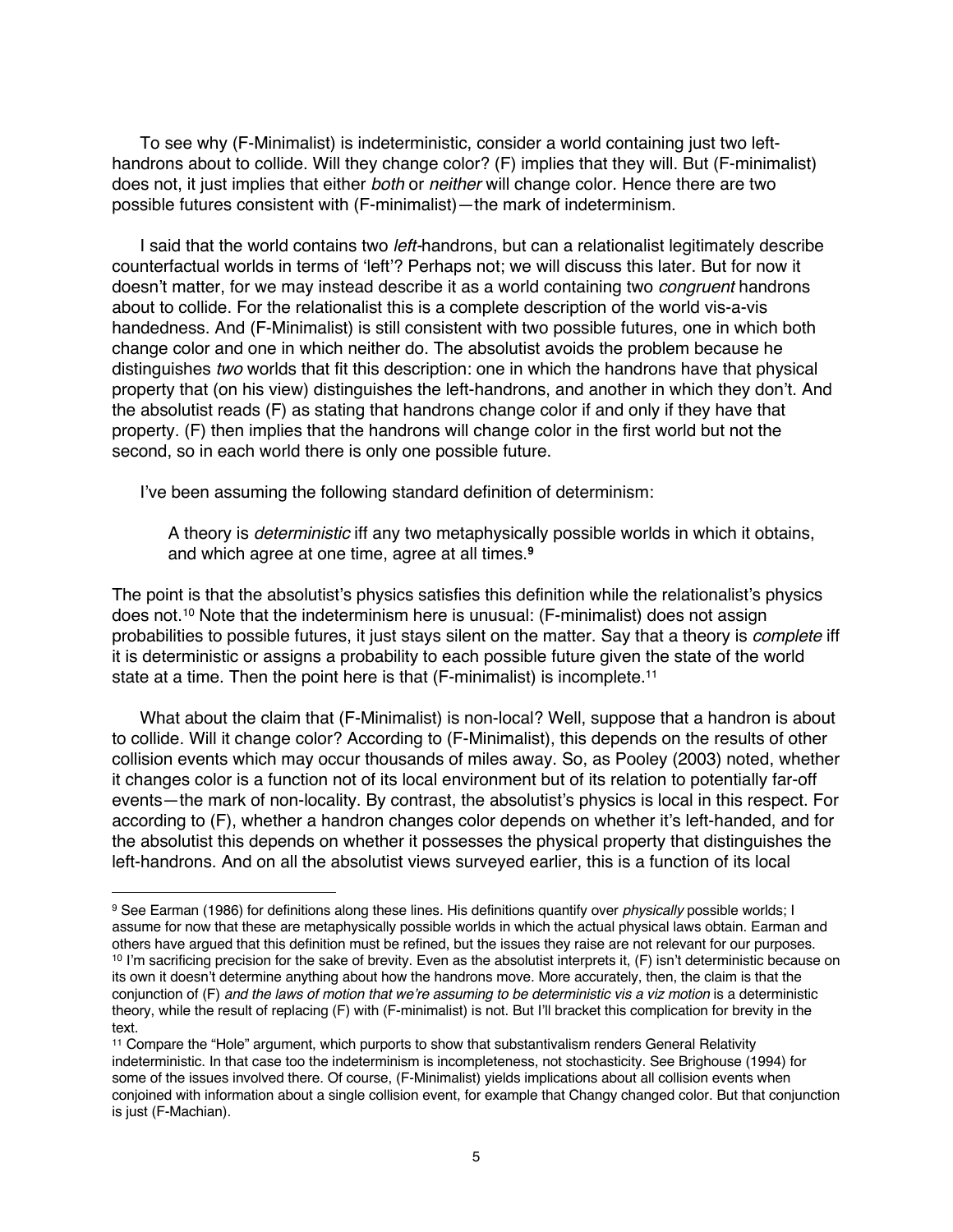environment such as whether it's aligned with the oriented field—at any rate, it doesn't depend on its relation to far off collision events. Later I'll be more precise about what non-locality amounts to, but this gloss will do for now.

The upshot is that the relationalist's minimalist physics of handrons is indeterministic and non-local in a way that the absolutist's physics is not. The same goes in the case of motion. Given a world with just two buckets of water at rest relative to one another, Sklar's minimalist theory does not determine whether the water in either bucket will slosh up the side. All it says is that either both will remain flat or both will go concave, but it does not determine which (indeterminism). And whether a body of water goes concave depends on its motion relative to other, perhaps far-off, bodies of water (non-locality).

This, I suggest, is the real moral of Newton's bucket argument and Earman's analogous argument about handedness. Properly understood, the argument in each case is *not* that the relationalist can provide no physical theory of the phenomena whatsoever. Rather, it's that her best theory is indeterministic (in the sense of being incomplete) and non-local in a manner that the absolutist's theory is not.12

## **3. Turning the tables**

The question now is whether this is objectionable. The consensus seems to be that it is; that completeness and locality are weighty, perhaps nonnegotiable, constraints on an adequate physical theory.13 For example, having noted that (F-Minimalist) is non-local, Pooley (2003) immediately concludes that this is a serious strike against relationalism. But I think this consensus gets things exactly back to front: incompleteness and non-locality are *virtues* of the relationalist's physics, not vices!

After all, why should we think that completeness or locality are constraints on an adequate physics? Here we must distinguish apriori from empirical reasons. In the first case, the idea is that these constraints are justified independently of observation. For example, one might argue on apriori grounds for an anti-Humean view of laws on which they "govern" events, and then argue that they can't govern if they're incomplete or non-local. Or one might claim that a preference for complete and local laws is a primitive epistemic norm governing theory choice. Whatever the details, the result would be an objection to relationalism based on apriori constraints.

But this kind of objection should not convince. The history of physics—in particular the history of geometry—shows that we shouldn't put much weight on apriori principles to the effect that the world has this or that spatiotemporal or causal structure. Conflicting with such "principles" is not such a big deal.

It would be a much bigger deal, in my view, if completeness and locality were empirical findings, principles that constrain an adequate physics *because of how things look*. For

<sup>&</sup>lt;sup>12</sup> The dialectic is a little different in the case of the physics of cobalt atoms that Earman discussed. In that case, the absolutist theory he starts with is a quantum theory and hence is indeterministic anyway (at least, on some interpretations). But then the current point is that its minimalist correlate would introduce a further degree of indeterminism, in the manner of incompleteness.

<sup>13</sup> Skow (2007) is explicit about these constraints, and notes that they are shared by theorists of many different kinds including relationalists such as Barbour (1999).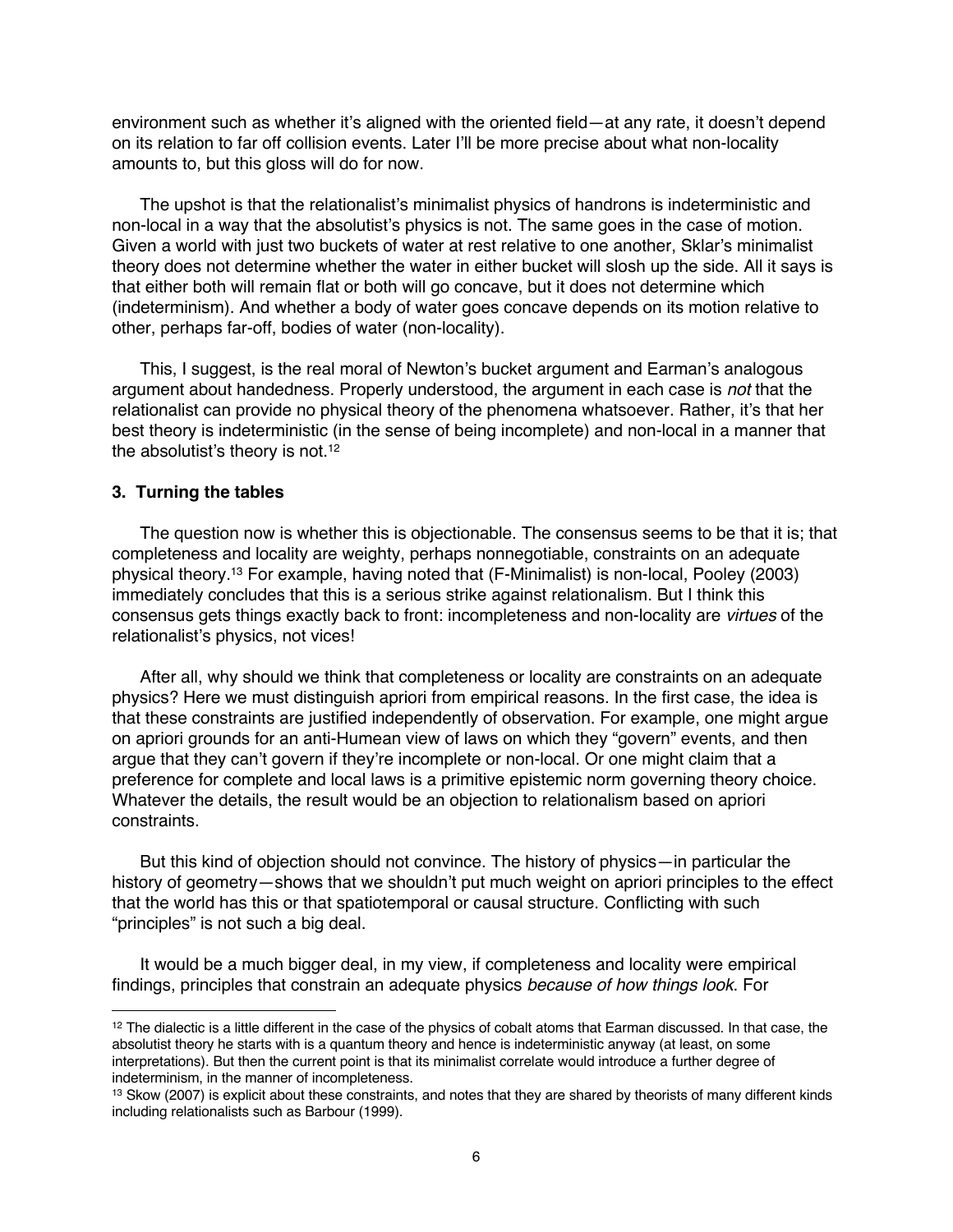example, if handrons were observed to behave deterministically and relationalism implies that they do not, then relationalism would be disconfirmed by observation. This objection has more teeth, for on the face of it handrons were indeed observed to behave deterministically. When our fictional scientists observed handrons colliding, they didn't just see 80% of the left-handrons change color. No, fully 100% of the observed left-handrons changed color upon collision, and 100% of the observed right-handrons did not. It was on the basis of these observations that they proposed the deterministic theory (F), rather than a stochastic theory like

(F\*) When a left-handron collides with another, there is an 80% chance that it changes color.

This is not an apriori requirement that the process is deterministic, but an observation that it looks to be that way.

Similarly in the case of motion. Why is it objectionable that Sklar's minimalist theory of motion is indeterministic? Not because we know apriori that the laws of motion are deterministic, for we know no such thing. Rather, it's because when we observe water spinning in buckets it goes concave 100% of the time. Thus, it's an observed fact that water behaves in the deterministic fashion described by Newton's theory. Sklar's minimalist theory, on which water does not behave deterministically, therefore flies against an empirical finding.

Seen like this, what we have is an empirical objection to relationalism: it's an observed fact that handrons and water behave deterministically, yet relationalism implies that they do not.

But what exactly is the observed fact? Here we must take care. To be sure, the absolutist's theory of handrons is deterministic and local; but did we observe handrons behaving in accordance with *that theory*? We did not. For let us be clear about its content. The absolutist interprets 'left' as referring to that physical property L that distinguishes left- from right-handrons, and for concreteness let's suppose that L is the property of being aligned with some oriented field. So interpreted, (F) states that the handrons that change color are those that are aligned with the field. This theory is indeed deterministic and local, *but our observations did not confirm this theory*. We never observed that the handrons that changed color were all aligned with some field. After all, everything would look (and smell, and taste) exactly the same in a mirror world that differs only in that every handron is flipped from left to right and versa-versa; that is, a world in which the handrons that change color are all *anti-aligned* with the field and the ones that *don't* change color are all aligned. What we observed is no reason to think that we live in one world over its flipped cousin. All we really observed are the relational facts common to both worlds, namely that the handrons that changed color were all congruent with one another. This confirms (F-Minimalist) but does nothing to confirm the absolutist's interpretation of  $(F)$ <sup>[14</sup>]

Sklar made this point when discussing his minimalist theory of motion. He emphasized that we never directly observe whether a body of water is spinning *absolutely*; we just observe (i) whether it goes concave, and (ii) its state of motion relative to other bodies (Sklar 1974, p. 230). Everything would look (and smell, and taste) exactly the same in a world in which water stays

<sup>14</sup> One might suggest that observation at least provides reason to believe that *there exists* a field, such that the handrons that change color are either all aligned or anti-aligned with it. The idea might be that this theory better explains the observations than (F-Minimalist), and so is justified on the basis of inference to the best explanation. But even if so, this theory is indeterministic and non-local in just the same way that (F-Minimalist) is. Thus, the point remains that *the theory justified by observation*, whatever it is, is indeterministic and non-local.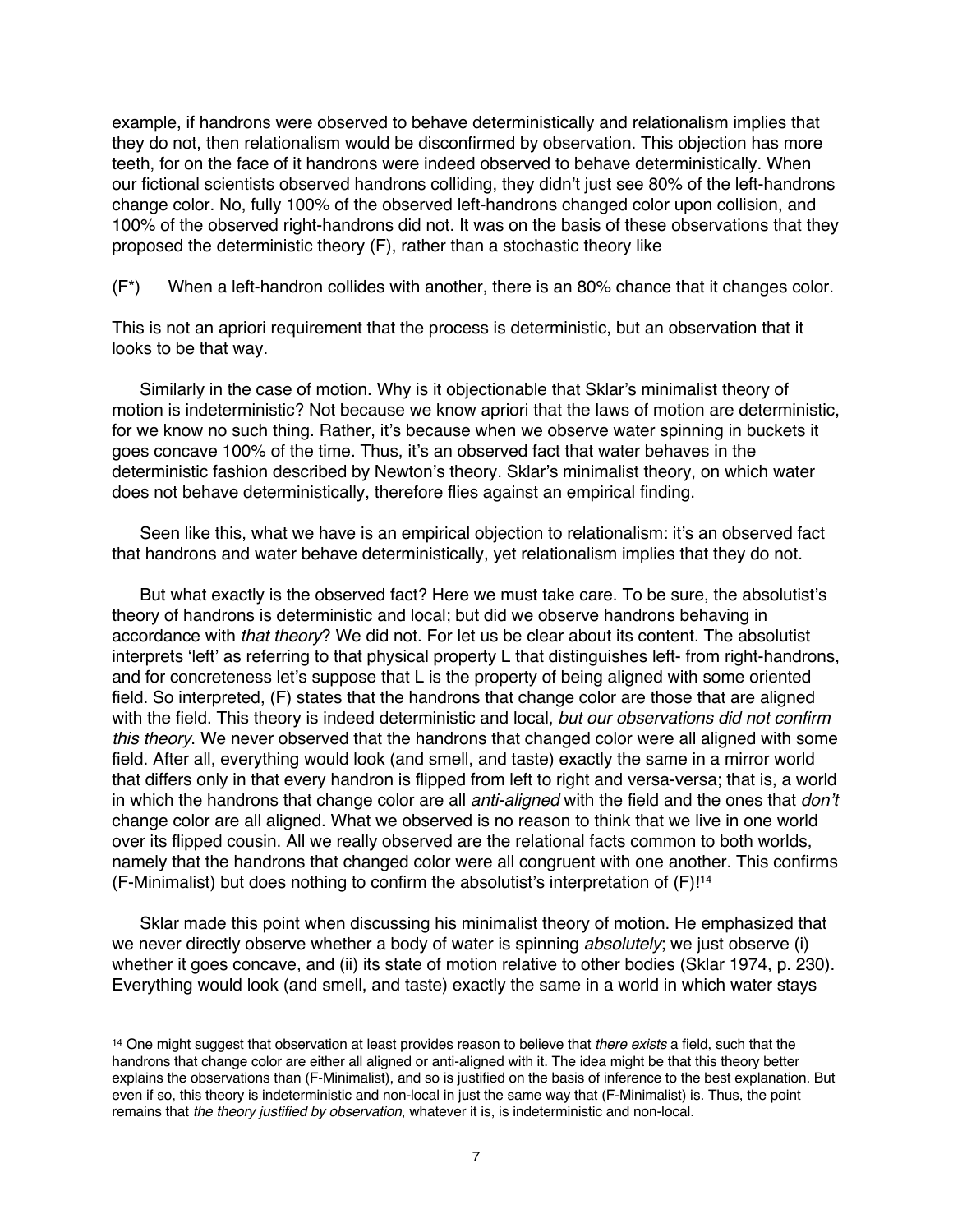flat when spinning at some absolute rate and goes concave when spinning relative to that absolute rate. Thus, Sklar claimed, his minimalist theory, not the absolutist's theory, is exactly what gets confirmed by what we actually observe. I'm making the same point in the case of handedness.

With regards to this empirical objection, then, the tables are turned: it is the relationalist's physics, not the absolutist's, that gets things right with regards to observations of determinism and locality! The relationalist's theory is indeed indeterministic and non-local, *but such a theory is precisely what observation confirms*. If anything, it's the absolutist who has the problem here, proposing a theory that's not confirmed by the evidence.

If this is surprising, it might be because we always observe subsystems of the universe, not the entire universe itself. If I see a handron *h* about to collide and I know it's congruent with another handron that changed color, then (F-Minimalism) *plus my background knowledge* implies that *h* will change color. Likewise, if I observe a single bucket of water and I know that it's at rest relative to another bucket of water that remained flat, then Sklar's minimalist law *plus my background knowledge* implies that the water will remain flat. This gives the appearance of determinism: the behavior of these subsystems can indeed be deduced from minimalist laws plus information about how the subsystem relates to the outside world. What has *not* been observed, however, is that the universe as a whole evolves in the deterministic and local manner described by the absolutist.

So far, then, it is the relationalist who has the upper hand.

## **4. Determinism in practice**

Still, there remains something to the empirical objection. When observing handrons our fictional scientists did, after all, find that 100% of the left-hadrons and 0% of the right-handrons changed color upon collision. So, I'll argue, they would write down (F) as their physics of handrons and reason with it in a deterministic and local manner. At least, they would if our fiction is to reflect actual physics. For when investigating chiral objects like cobalt atoms, physicists use *seemingly* absolutist language like 'left' and 'right' to formulate theories and reason with them in *seemingly* absolutist ways. We must therefore imagine that our fictional scientists do the same, which in this case means reasoning with (F) in a deterministic and local manner. The question is whether we can make any sense of this practice if, as the relationalist thinks, the world is fundamentally indeterministic and non-local. As we will see, this is surprisingly difficult to do. To my mind this is the real challenge facing relationalism; the rest of the paper is an attempt to address it.

Let us start by describing the practice at issue. First, it involves using 'left' and 'right' to record observations of handrons. After all, physicists investigating cobalt atoms don't limit themselves to talk of congruence; they routinely use 'left-handed' and 'right-handed' (or mathematical cognates) to sort the atoms. Thus, we must imagine that our fictional physicists do the same and record their observations by writing statements like

This *left*-handron changed color. This *right*-handron did not.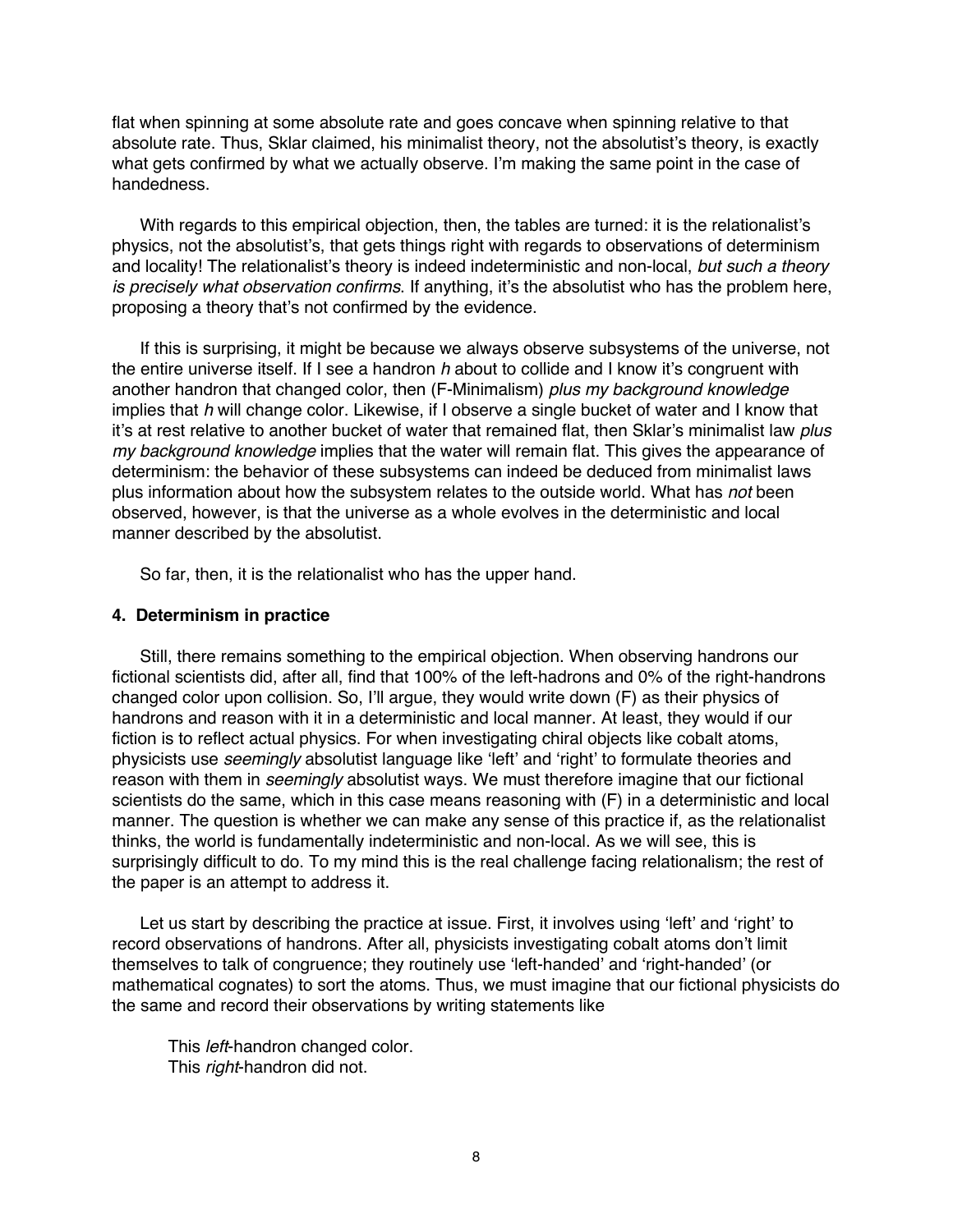Already there's a question of what 'left' and 'right' could *mean* on the relationalist's view, but put that aside until later; here I'm just describing the practice.

Second, the practice involves taking these statements to confirm a theory they write down as:

(F) Whenever a handron collides with another, it changes color iff it is *left*-handed.

Again, practicing physicists don't hesitate to use such language (or cognates) to express theories of cobalt atoms, so we must imagine that our fictional physicists do the same.

Finally, the practice includes reasoning with (F) as if it were deterministic and local. I'll focus on determinism for now. To illustrate, consider how (F) would be used to predict actual events. Imagine a fictional physicist teaching a student about (F), and suppose they come across a lefthandron about to collide. Sensing a teachable moment, the professor sets a pop quiz:

Question 1: According to (F), will this left-handron change color?

The right answer, of course, is that it will; that given (F) it *must* change color; that (F) *rules out* any other possible outcome. The professor should give this answer full marks. But this is to reason *deterministically* with (F). To emphasize the point, just imagine the professor had asked what will happen according to (F<sup>\*</sup>). In that case the correct answer is that the handron will *probably* change color but *might not*; that (F\*) leaves open *both possibilities*. Thus, our physicists reason differently with (F) and (F\*); only with the former do they reason deterministically.

The same goes when reasoning about hypothetical events. Imagine that our fictional professor sets another pop quiz:

Question 2: Consider a possible world in which there are just two *left*-handrons about to collide. According to (F), what will happen?

Again, the right answer is that both will change color; that (F) does not leave open any other possibility. Once again, this is to reason with (F) *deterministically*. The professor may then set a third pop quiz:

Question 3: Consider a possible world in which there are just two *right*-handrons about to collide. According to (F), what will happen?

This time, the students can easily calculate that neither will change color; that according to (F) this is the *only* possible outcome. Yet again, this is paradigmatic deterministic reasoning.

Questions 1-3 are known as "initial value problems": one is given the initial state of a hypothetical physical system and must solve for what happens. Note that in these problems the initial states are characterized in terms of 'left' and 'right'. Note also that the left-right distinction is treated as an independent variable, something whose initial value can be set independently of other quantities so that the effects of each value can be investigated—witness how Questions 2 and 3 differ only in a uniform switch of this value. The point is that initial value problems like these are standard in actual physics: the initial state of some cobalt atoms will be characterized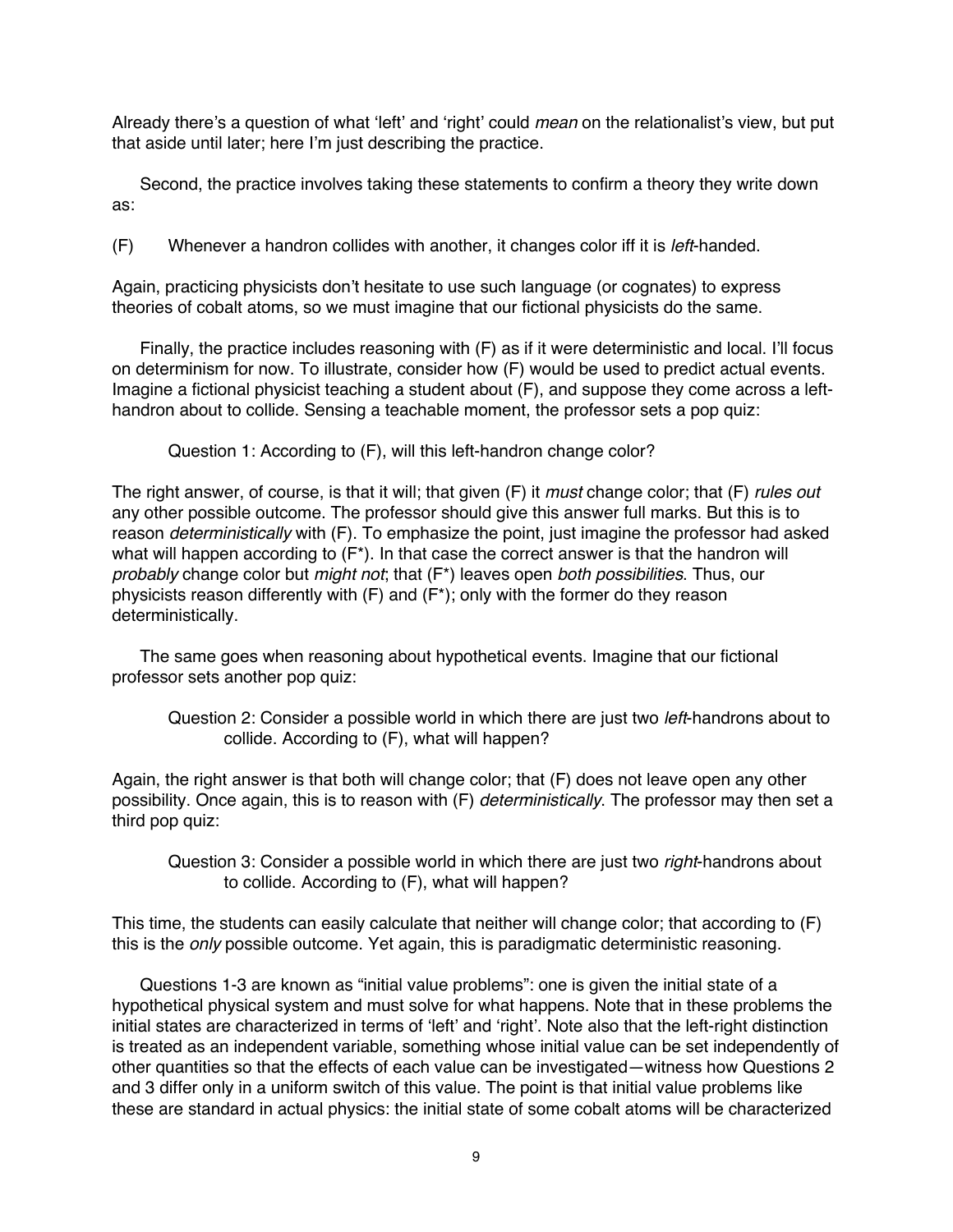in terms of 'left' and 'right' (or cognates), and a theory expressed in such terms is used to solve for what happens.

The question is whether the relationalist can make sense of this practice. Of course, she'll regard this talk of 'left' and 'right' as non-fundamental in some sense—fundamentally speaking the only truths about handedness concern relations of congruence. But to account for scientific practice she must make sense of the talk nonetheless. What could 'left' and 'right' *mean* such that we can reason about initial value problems in the deterministic manner just described? And how is this deterministic reasoning consistent with her view that *fundamentally speaking*—under the hood as it were—handrons behave in indeterministically as described by (F-Minimalist)?

It's not clear what the relationalist can say. There are two worries here. The first is whether she can legitimately *characterize* problems like Questions 2 and 3 in terms of 'left' and 'right'. Suppose that the only meaning the relationalist could attach to 'x is left-handed' is to treat it as synonymous with '*x* is congruent with S', where S is some standard object like Changy, or a set of objects like hands on our heart-side or physical particles of some kind; and conversely for 'right'. On this semantics she can meaningfully describe *actual* handrons like the one in Question 1 as left- or right-handed: they are being described as congruent or incongruent with S. But this semantics is unable to account for the practice of characterizing the *counterfactual* handrons in Questions 2 and 3 in terms of left and right. For the standard object(s) S do not exist in the worlds described by Questions 2 and 3, and so on this semantics it cannot be true that those worlds contain *left*- or *right*-handrons.**<sup>15</sup>** More generally, the worry is that relationalism implies

**Incommensurability:** There is a class C of metaphysically possible worlds such that, for any possible world W in C, and any handron *x* in W, there is no fact of the matter whether *x* is left- or right-handed in W.<sup>16</sup>

Different specific semantics of 'left' will differ on what the class C is, but the worry is that *any* relationalist semantics will entail that it is non-empty and includes worlds like those of Questions 2 and 3. And if the handrons in Question 2 can't be said to be *left*-handed—if all we can say is that they are congruent—then (F) won't entail that they'll change color and our deterministic reasoning falls apart.

But put this aside—suppose the relationalist can legitimately characterize the world in Question 2 as containing two *left* handrons. The second worry is whether she could then characterize the world in Question 3 differently, as containing two hands. For the two worlds agree on all facts about congruence, and surely—the worry goes—relationalism implies that any two worlds agreeing on all facts about congruence cannot disagree on any further facts about handedness precisely because on her view there are no further facts. Specifically, the worry is that relationalism implies

<sup>&</sup>lt;sup>15</sup> This is, in effect, our objection to the Machian theory from section 2. For if the relationalist defines 'left' as 'congruent with Changy', then in her mouth the theory (F) becomes synonymous with (F-Machian). And as we saw, this theory makes no predictions about worlds in which Changy does not exist.

<sup>&</sup>lt;sup>16</sup> This idea that there is "no fact of the matter" can be understood in a number of ways. One way is to admit of truthvalue gaps at W, and say that instances of "*x* is left-handed" and "*x* is right-handed" are neither true nor false at W. But those who dislike truth-value gaps can understand the idea differently and say all such instances are false at W. It will not matter for our purposes which version we pick, though I will sometimes talk as if there are truth-value gaps for simplicity.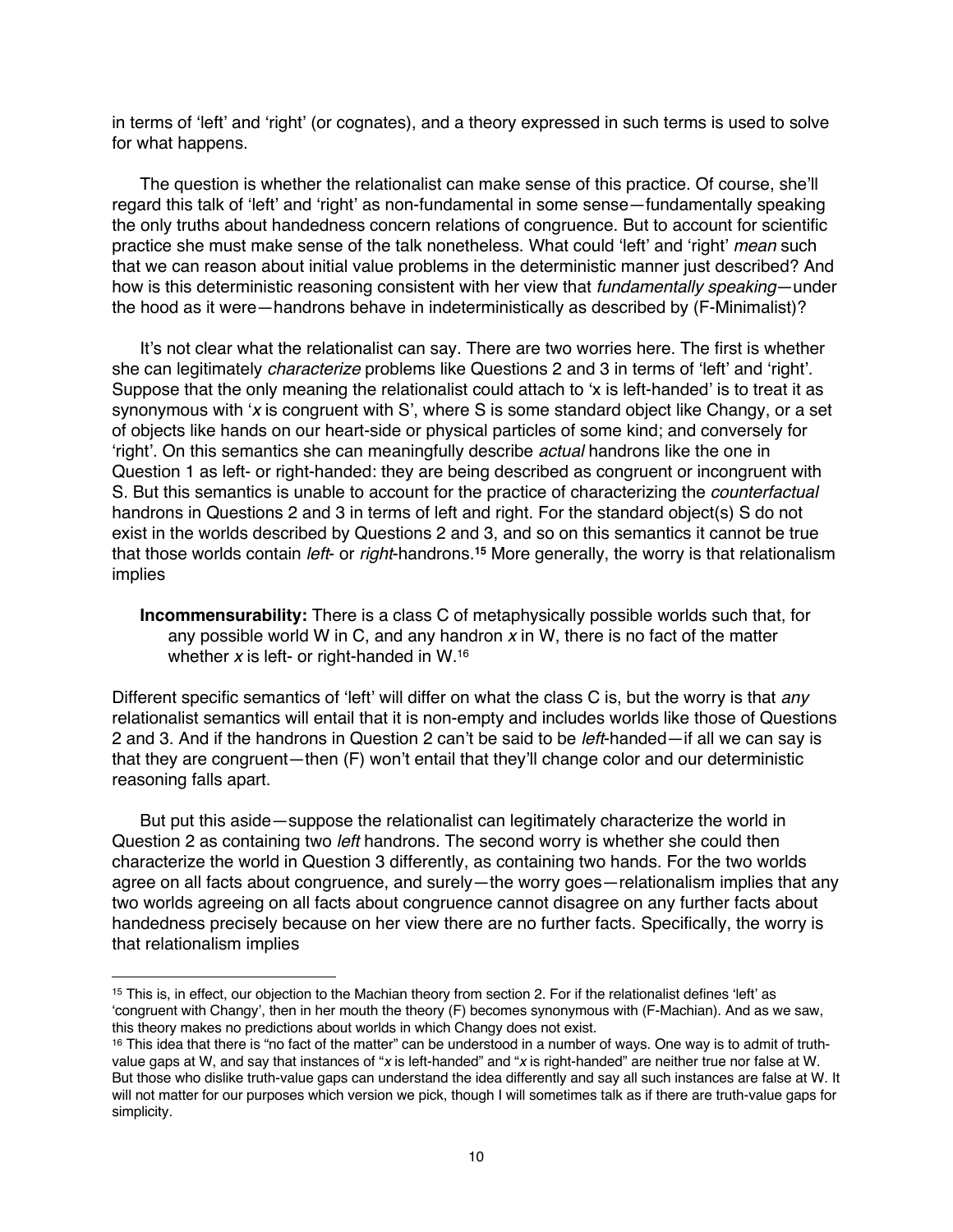**Relational Supervenience:** Metaphysically possible worlds agreeing on all relational matters of congruence agree on all matters of handedness.

Thus, *if* we grant that the world in Question 2 contains two left-handrons, Relational Supervenience implies that the world in Question 3 also contains two left-handrons; hence the relationalist cannot distinguish Questions 2 and 3 or say that they have different answers. She cannot, that is, make sense of the practice of treating left-right as an *independent variable* in these problems.

If this is right, the relationalist can't make sense of the use of 'left' and 'right' we see in physical practice. In effect, there's a kind of modal breakdown: thanks to Incommensurability she can't *characterize* initial value problems like Questions 2 and 3 in those terms, and thanks to Relational Supervenience she can't *distinguish* them. By contrast, the absolutist faces no such breakdown. He interprets 'left' as denoting the special physical property L that all and only the left-handrons have. There is then no problem with characterizing worlds like Questions 2 and 3 in terms of 'left' and 'right': he is characterizing the distribution of L in those worlds. Nor is there any problem in distinguishing the worlds: they differ in their distribution of L. And we know that (F), so interpreted, is deterministic. But the relationalist can't interpret 'left' like this—and in any case she doesn't want to since (as we saw) on that interpretation (F) expresses a theory for which there is no evidence. So the question is whether she can understand this talk of 'left' and 'right' somehow else.

If not, she must bite the bullet and say that scientific practice must be revised. But I find this unacceptable—who would seriously tell their colleagues in the physics department to revise their physics of cobalt atoms? The point here is particularly perspicuous in the case of mass, where the analogue of 'left' and 'right' is talk of mass in kilograms (or some other unit), and the analogue of Questions 2 and 3 are initial value problems that differ only in a uniform doubling of mass in kilograms. As I'll discuss in section 10, what Baker (2019) shows is that standard scientific practice distinguishes these problems and predicts a different evolution for each problem. It would be outrageous to tell the physics department that talk of kilograms must be banished! So I think the relationalist must make sense of this practice or go home.**<sup>17</sup>**

This then is the challenge. The relationalist must interpret talk of 'left' and 'right' in such a way that makes sense of the deterministic reasoning above yet does not collapse into the absolutist's interpretation on which (F) expresses a theory for which there is no evidence.

## **5. Devices of coherence**

In what follows I will show how the relationalist can do this. I will not argue that it is the only way, or even the best way, just that it works. I proceed in two stages. First, I'll describe how a relationalist might use the terms 'left' and 'right'. On the basis of that usage, I'll then develop a

<sup>17</sup> It might be thought that initial value problems like these can be interpreted as descriptions of possible *sub-systems* that exist alongside various reference points such as standard objects in Paris, laboratory equipment, and so forth, so that Incommensurability will never be a problem. But even if this is an option with *some* initial value problems, the solution clearly does not generalize. As I mentioned in section 2, cosmologists think about initial value problems in which heavy elements, and hence our planet and all the reference points it contains, never exist.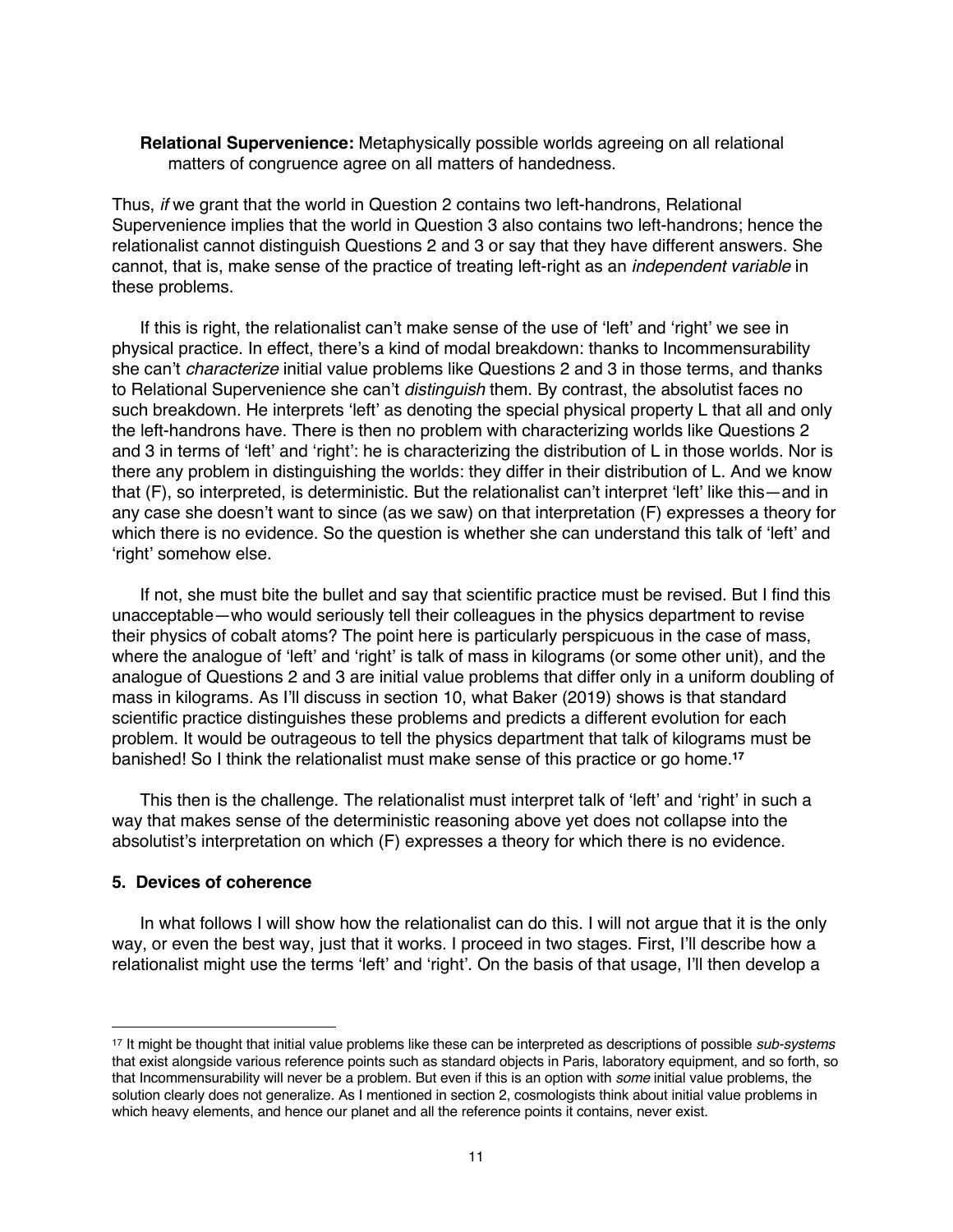theory of metaphysical possibility that avoids the modal breakdown and makes sense of the deterministic reasoning with (F) described above.

So, how might a relationalist use 'left' and 'right'? The obvious way is to define 'left' as 'congruent with Changy' or some other standard, but we know that this leads straight to Incommensurability. Thankfully, there is another way to use the terms. Let me illustrate with a fictional community of relationalists who lack the terms 'left' and 'right'. They have only a 2-place relational predicate 'x is congruent with y' with which to talk about handedness, and they wish to introduce 1-place predicates to help them store and communicate information about congruence more efficiently. To this end, they introduce two new marks, # and \*. Their idea is to use these marks in such a way that if two hands are given the same mark this means they are congruent, while marking them differently means that they are incongruent. More precisely, they stipulate that the marks are monadic predicates governed by the following three rules of inference:

| (R1)                       | (R2)                       | (R3)                         |
|----------------------------|----------------------------|------------------------------|
| <u>x is #, y is #</u>      | <u>x is *, y is *</u>      | <u>x is #, y is *</u>        |
| $x$ and $y$ are congruent. | $x$ and $y$ are congruent. | $x$ and $y$ are incongruent. |

But they stipulate nothing else. Note that these are all exit-rules; there are no introduction-rules that specify sufficient conditions for concluding (say) that  $x$  is  $#$ . Thus, they have not given explicit definitions of the predicates in terms of standard reference bodies.

Still, this is enough to ground a practice that encodes information about congruence. When they first encounter a handron  $h_1$  they can call it # or  $\star$ , since either is consistent with the rules. Suppose they call it #. And suppose they then encounter a handron  $h_2$  that is incongruent to  $h_1$ . If they call it #, then by (R1) they could infer a falsehood. So, insofar as they aim to utter things that imply truths, their hand is forced: they must call it \*. Thus, when a speaker uses the marks her aim is to "cohere" with other accepted uses in the community, in the sense that their combined uses yield truths about congruence via (R1)-(R3). Once their usage becomes entrenched—imagine them using these marks for a few decades—there will be a clear distinction between correct uses that cohere and incorrect uses that do not. In this way, they can use # and \* to communicate information about congruence.

Cohering with one's community is not easy, especially if the community is large and dispersed. To aid coherence it may help to use a standard glove displayed in a public place: if each speaker ensures that she coheres with the sentence 'The standard glove is #', they will all cohere with one another. But—and this is important—they need not *define* the predicate '*x* is #' to be synonymous with '*x* is congruent to the standard glove'. The standard glove is functioning just as a practical aid to help them cohere, not as a definition (or as a reference-fixer). If they discover by surprise that all their interactions with the standard glove were subject to some massive and systematic illusion, so that the standard glove is in fact *incongruent* with the gloves they call #, they would report this discovery by saying that the standard glove is in fact \*. So long as their other applications of # and \* still cohere with one another, there is no need for further revision.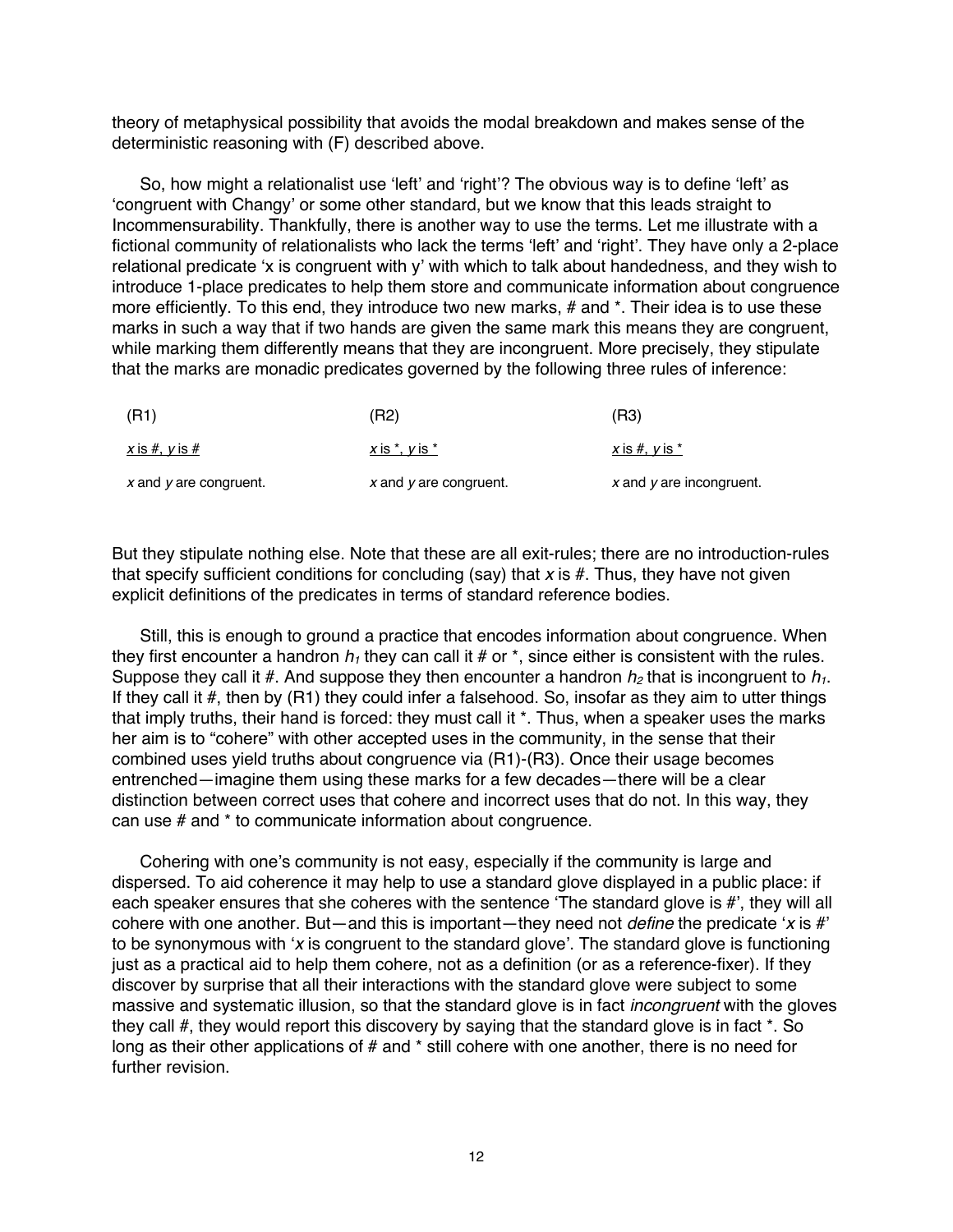I think that that our words 'left' and 'right' are in all important respects like  $#$  and  $*$ . They are devices of coherence: our aim in uttering 'x is left-handed' is to cohere with other utterances in our linguistic community in the above sense. On this view, reference objects like the hand on our heart-side, or certain kinds of molecules, or standard gloves in Paris, do not serve to define 'left' and 'right' but are practical aids to help us cohere with one another. But the claim that *we* use 'left' and 'right' as devices of coherence is an empirical claim that I won't defend. Here I just make the uncontroversial claim that a community of relationalists *could* use 'left' and 'right' this way. What I'll argue is that *if* they use the terms like this, that would explain the practice described in the last section.

It is easy to see that it would account for the practice of using 'left' and 'right' to record their observations and advance theories like (F). Imagine that a community has used 'left' and 'right' as devices of coherence for generations, so that there is a clear distinction between correct uses that cohere and incorrect uses that do not. They will then recognize left-hands from righthands in much the same way that we do, say by making an "L" shape with the hand on their heart side. For them, these methods are not an attempt to determine whether a given hand satisfies a definition of 'left', but an attempt to ensure that their use of the terms cohere. So, when observing handrons they'll fill their notebooks with inscriptions like

This *left*-handron changed color. This *right*-handron did not.

And they would take these to confirm a theory they'd write down as (F). Since their use of 'left' is not tied to any particular standard object, (F) in their mouths is not equivalent to a Machian theory.

To be clear, this is not to settle all semantic questions about this practice. What propositions are expressed by the inscriptions in their notebooks, or by (F)? What are their truth-conditions? I haven't said, though I'll discuss this further in section 8. For now, the claim is just that a relationalist using 'left' and 'right' as devices of coherence can record her observations of handrons in these terms and will take those observations to confirm a theory she'd write down as (F).

#### **6. Modal Correspondence**

That much is straightforward. The more difficult question is whether the relationalist can make sense of the deterministic reasoning in Questions 2 and 3. Here she faced the "modal breakdown": thanks to Incommensurability she couldn't *characterize* the worlds in Questions 2 and 3 in terms of left and right, and thanks to Relational Supervenience she couldn't *distinguish* them.

Perhaps we've already made some progress here. For if 'left' and 'right' are devices of coherence, why *can't* they be used to characterize those worlds? By labeling the handrons in Question 2 'left' one can't derive anything false with (R1)-(R3); all one can derive is that they're congruent.<sup>18</sup> Thus, nothing about the rules governing the terms prohibits their application in

<sup>&</sup>lt;sup>18</sup> I'm assuming that, like any set of exit-rules, they are only applicable within a world. After all, suppose it's an exitrule governing 'bachelor' that from 'x is bachelor' that one can infer 'x is unmarried'. If an individual *a* is a bachelor in W, one can infer by this rule that *a* is unmarried in W but not that *a* is unmarried in a distinct world W\*!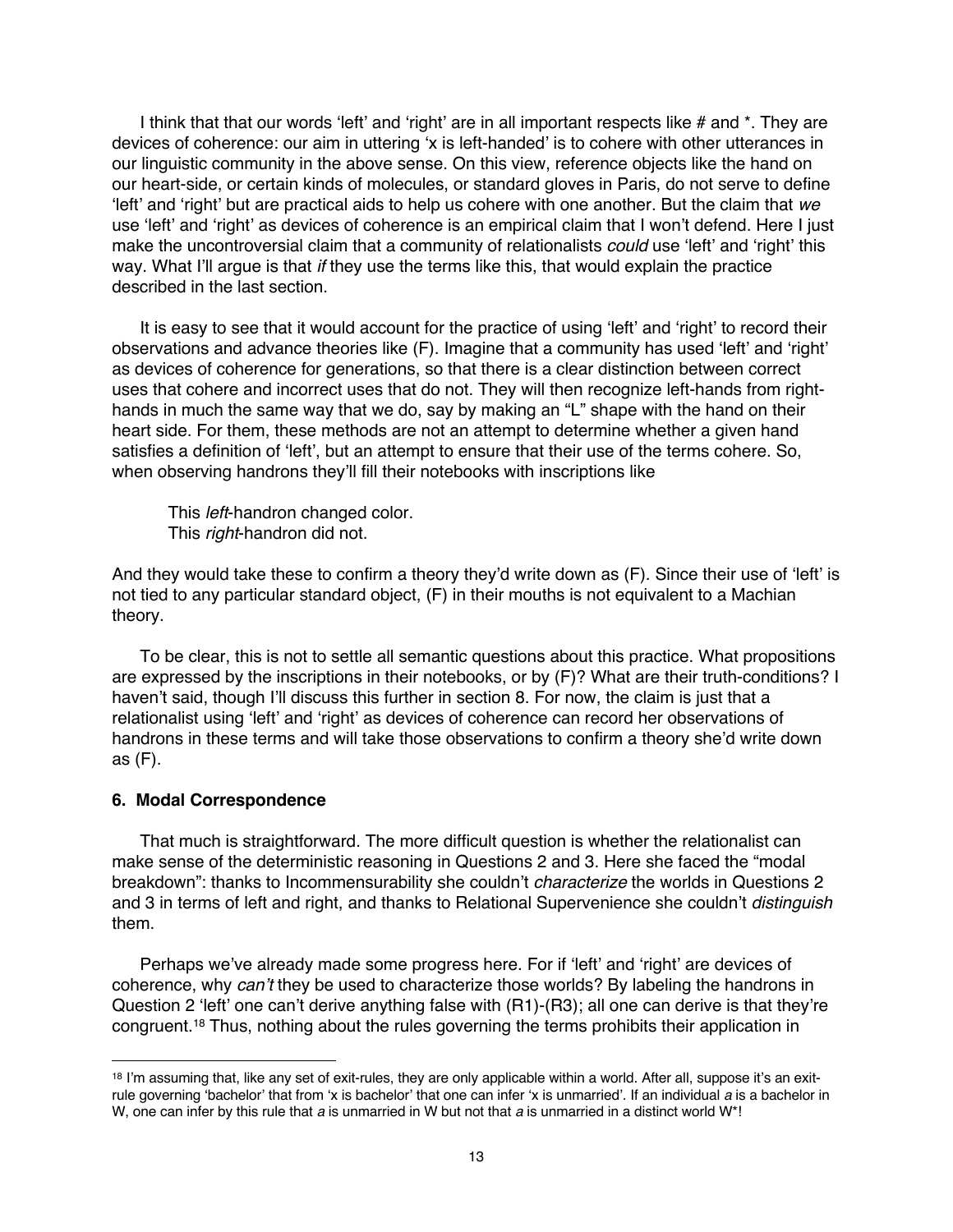Question 2. This is in stark contrast to the semantics on which 'left' is defined as 'congruent with Changy', which entails that 'left' has no application to worlds in which Changy doesn't exist. It's tempting to wonder, then, whether we have a solution to the problem of Incommensurability.

The same goes for Question 3: nothing in the rules (R1)-(R3) prohibits us from labelling those handrons as 'right'. But if we label the handrons in Question 2 as 'left' and those in Question 3 as 'right', we appear to be *distinguishing* the initial value problems after all! It's tempting to wonder, then, whether we have a solution to the problem of Relational Supervenience too.

The idea can be modeled by representing the initial value problems with pairs of the form <W, *f*>, where W is a possible world and *f* is a function assigning the word 'left' to one congruence class of handrons in W and the word 'right' to the other. Even if a relationalist can't distinguish two *possible worlds* that differ only in a uniform flip of left-to-right and vice-versa, she can easily distinguish  $\langle W, f_1 \rangle$  and  $\langle W, f_2 \rangle$ , where  $f_1$  and  $f_2$  differ only in flipping which congruence class is mapped to the word 'left'. Thus, while Relational Supervenience might be true of the possible worlds, it certainly isn't true of the pairs.

More generally, it's clear that the space of pairs <W, *f*> recognized by the relationalist corresponds one-one with the space of metaphysically possible worlds recognized by the absolutist. The tempting idea, then, is that anything the absolutist does with possible worlds, the relationalist can mimic with the pairs instead. Thus, while the absolutist interprets an initial value problem as characterizing a *possible world*, the relationalist might interpret it as characterizing a *pair* and solve it in exactly the same way. *Et voila*: she's made sense of the reasoning involved in Questions 2 and 3! Similarly, recall our definition of determinism from section 2, which quantified over indices we called "possible worlds". The absolutist will take the definition at face value, and we saw that (F)—as he reads it—satisfies it. But the relationalist might now interpret the indices as pairs, not possible worlds, and so understand a theory to be deterministic iff any two *pairs* in which it obtains and which agree at one time, agree at all times. *Et voila* again: (F), even in her mouth, is deterministic in this sense!

But is this legitimate? The worry is that it's just trickery; that the pairs are cheap, formal objects with no bearing on the philosophical issues at hand. For the pairs are not themselves metaphysically possible worlds, so what they represent isn't *metaphysical possibility* in the standard sense. Given what philosophers typically mean by "metaphysical possible world", there is I think no question that relationalism implies Relational Supervenience. The pairs are formal objects that make that problem go away, but the cost is that we're no longer talking about metaphysical possibility in the standard sense.

Is it a significant cost? Perhaps not, for it's an open question whether initial value problems must be understood in terms of the possible worlds of the philosopher. When a high-school physics teacher assigns her students initial value problems, it's far from clear that she's asking them to think about "possible worlds" in the contemporary metaphysician's sense of the term! Indeed, physicists rarely use the term themselves, talking rather of "models" or "hypothetical physical systems" or "fictional situations". The same goes for the indices quantified over in the definition of determinism: physicists typically call them "models", or "closed systems", or something of that ilk, and it's not at all obvious that these are alternative labels for what philosophers call "metaphysically possible worlds". So, there must be some leeway to diverge from the philosopher's preferred notions.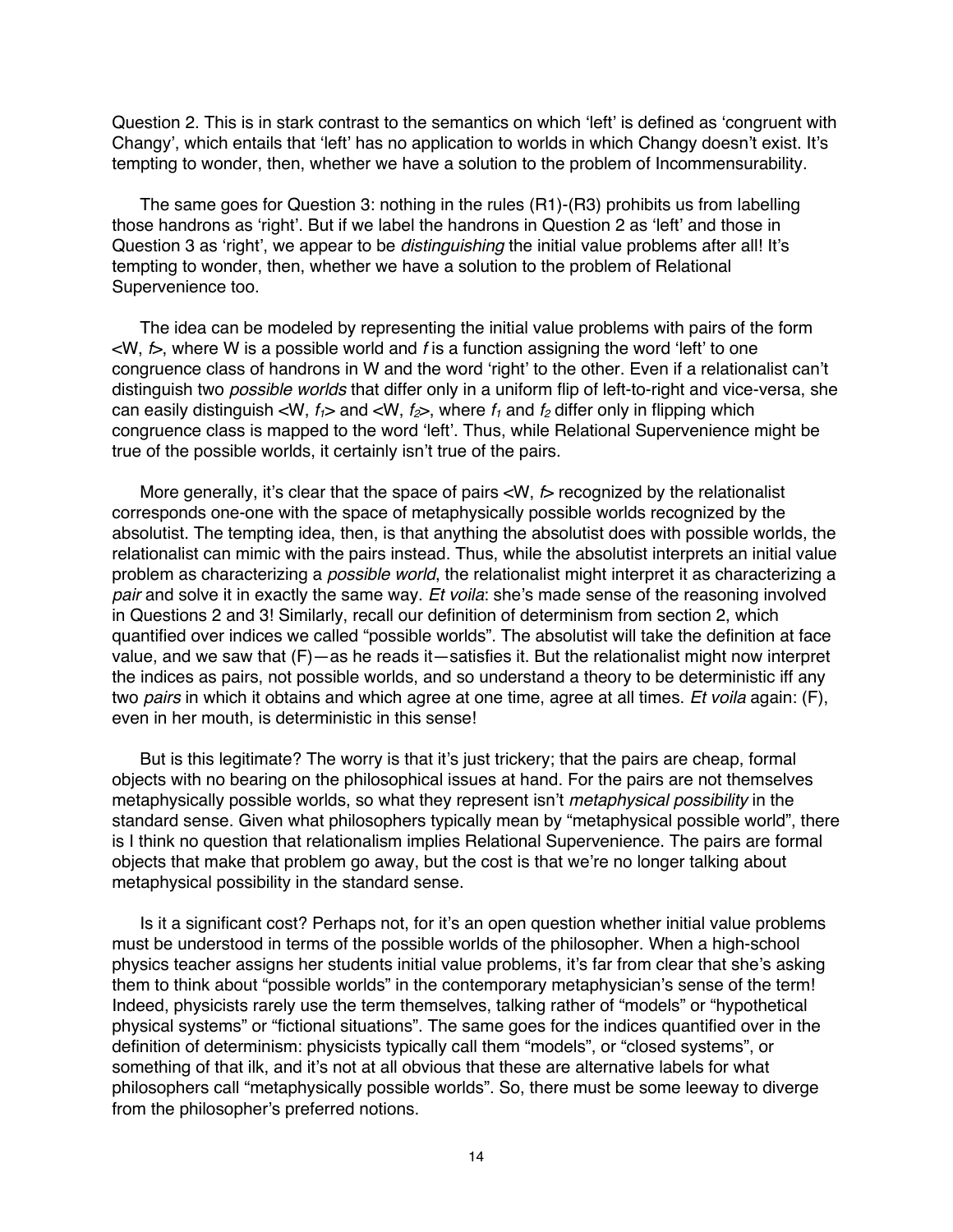But not unlimited leeway. For the pre-theoretic idea behind determinism is that a system *must* evolve in a certain way, given the laws. And it's widely agreed that this is not the logical 'must': it's not that the present state of the system and the laws *logically imply* its future state. Nor is it an epistemic 'must': it's not that *an ideal agent could infer* how the system will evolve, given complete knowledge of its initial state and the laws—this notion of "Laplacian determinism" is not of interest to contemporary philosophers of physics. Rather, the consensus is that the relevant sense of determinism involves a *metaphysical* 'must'. It's hard to say exactly what this means, but the rough idea is that metaphysical possibility is constrained not by the logical constants (logical possibility), or by states of knowledge (epistemic possibility), or by the meanings of words (conceptual possibility), but by "the world"; by the things it contains and what they're like. Thus, when a deterministic system *must* evolve in a certain way, this is due not to states of knowledge or the logical properties of a formal language or the meanings of our words, but to *the nature of the system itself*. Our definition of determinism attempts to capture this by quantifying over a set of indices, the "possible worlds". But this will succeed only if each index is a distinct possible world *in some recognizably metaphysical sense of the term*. So it's not enough to just produce formal objects like the pairs <W, *f*> and use them to define determinism, it must also be shown that they represent a genuinely metaphysical sense of possibility.

I will argue that they do. Now, obviously the kind of possibility they represent isn't what philosophers ordinarily mean by "metaphysical possibility", for the latter creates the very problems that the former is meant to solve. So what I'll argue is that we must distinguish two varieties of metaphysical possibility. One variety is what philosophers typically mean by the term—the familiar variety on which it's uncontroversial that relationalism implies Relational Supervenience. Call this "strict possibility". But I'll argue that there's another notion of metaphysical possibility, "loose possibility", on which relationalism does *not* imply Relational Supervenience or Incommensurability. This is the notion of possibility represented by the pairs. If that's right, our hope is vindicated after all: the relationalist can legitimately use the pairs—or more accurately, the loosely possible worlds they represent—to mimic the absolutist and account for deterministic reasoning involving (F).19

For this to work we must establish two things about loose possibility. First, we must show that the relationalist's conception of loose possibility accurately mimics the absolutist's conception of strict possibility. Thus, where the absolutist distinguishes two strictly possible worlds that differ only in a uniform flip of left and right, the relationalist must distinguish two *loosely* possible worlds that differ in the same way. More precisely:

**Modal Correspondence Thesis:** There is a one-one correspondence between the space of *strictly* possible worlds recognized by the absolutist, and the space of *loosely* possible worlds recognized by the relationalist, that preserves all relational facts of congruence *and* facts about left and right.

<sup>&</sup>lt;sup>19</sup> To be clear, my claim is not that physicists use 'possibility' to mean loose possibility, not strict possibility (these are fine distinctions of modal metaphysics, so there may be no fact of the matter what they mean). My claim is rather that a relationalist can explain why the practice of reasoning deterministically with (F) makes sense by interpreting it as reasoning over a domain of loosely possible worlds. This is more along the lines of "rational reconstruction", not psychological description.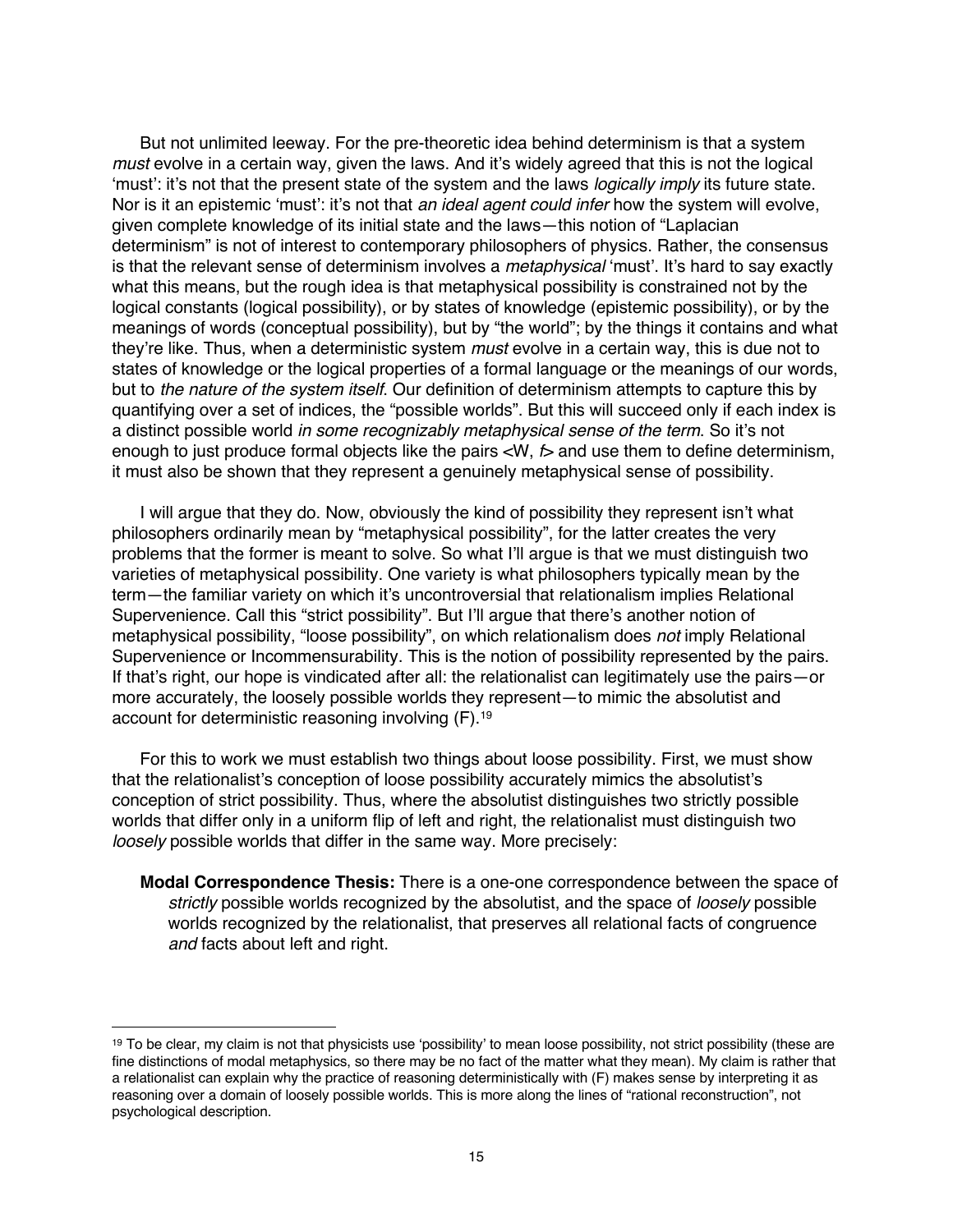Second, we must show that loose possibility really is a species of metaphysical possibility. But what exactly is meant by "metaphysical" possibility? I glossed is as possibility that's constrained by "the world", rather than our concepts or states of knowledge or the logical properties of a formal language, but that's hardly precise. Still, we can sidestep the question by taking strict possibility as our fixed point. For there's no doubting that *it* is a species of metaphysical possibility—it's the paradigm case! I'll sketch a theory of strict possibility on which strict possibility is understood in terms of *fundamentality*, which in turn is understood in terms of *metaphysical explanation* (section 7). I'll then distinguish a slightly different notion of metaphysical explanation and show that it yields a slightly different notion of possibility; this will be loose possibility (section 8). Since strict and loose possibility are both understood in terms of two closely related senses of explanation, that will suffice to show that each is as "metaphysical" as the other, whatever that means.**<sup>20</sup>**

## **7. Possibility and explanation**

So, let me sketch a theory of strict possibility, the notion of metaphysical possibility familiar to philosophers. There won't be space to defend it fully here; my aim is just to outline the basic idea and lend it some plausibility. The theory consists in two claims. The first is that *a strictly possible world is a way of reorganizing fundamental matters*. For example, consider a relationalist view on which, fundamentally speaking, there are just handrons spatially related to one another—ignore any non-spatiotemporal properties and relations. A strictly possible world, then, is a way of reorganizing the spatial relations between handrons. This explains why relationalism implies Relational Supervenience when it comes to strictly possibility. For if a strictly possible world *just is* a way of spatially relating handrons, then strictly possible worlds agreeing on those relational respects are one and the same.

This conception of a possible world is, I think, ubiquitous throughout philosophy, albeit implicitly. Consider the physicalist view that the world is, fundamentally, just physical. It is widely presumed that this has the consequence that worlds that are physically identical, and which contain no "alien" fundamentalia, agree in all other respects concerning consciousness, normativity, and so on. This is indeed a consequence of physicalism if, as the first claim states, a world just is a way of recombining fundamental matters.

This first claim does not imply "combinatorialism", the view that *every* reorganization of fundamental matters is a strictly possible world. Suppose distance-in-feet is fundamental. Then one reorganization of fundamental matters puts *x* 1 foot from *y*, *y* 1 foot from *z*, and *x* 50 feet from *z*—a violation of triangle inequality. If you think that's impossible, you might propose that principles like triangle inequality restrict which ways of reorganizing fundamental matters are

<sup>&</sup>lt;sup>20</sup> In Dasgupta (2013) I tried to distinguish strict from loose possibility somewhat differently. The idea was to mimic Lewis' (1986) "cheap haecceitism", where he uses counterpart theory to distinguish between two modal indices: possible worlds and possibilities. I showed that this approach can be extended to the case of mass, and one could apply to the case of handedness too. But counterpart theory (of any form) now strikes me as an inadequate way of understanding metaphysical possibility, so here I explore a different strategy that understands possibility in terms of explanation instead. This strategy is structurally analogous to Bhogal (2019). There he distinguishes metaphysical explanation from *scientific* explanation, and he then argues that each notion yields a corresponding notion of possibility, metaphysical and scientific possibility respectively. But his notion of scientific explanation is different from the notion I'll distinguish, and hence the notions of possibility we end up with are different too. As he emphasizes, his notion of scientific explanation is explicitly *non*-metaphysical and hence his notion of scientific possibility is nonmetaphysical too. Here I employ the same strategy but my aim is to distinguish two notions of possibility that I suspect would both count as metaphysical even by Bhogal's lights.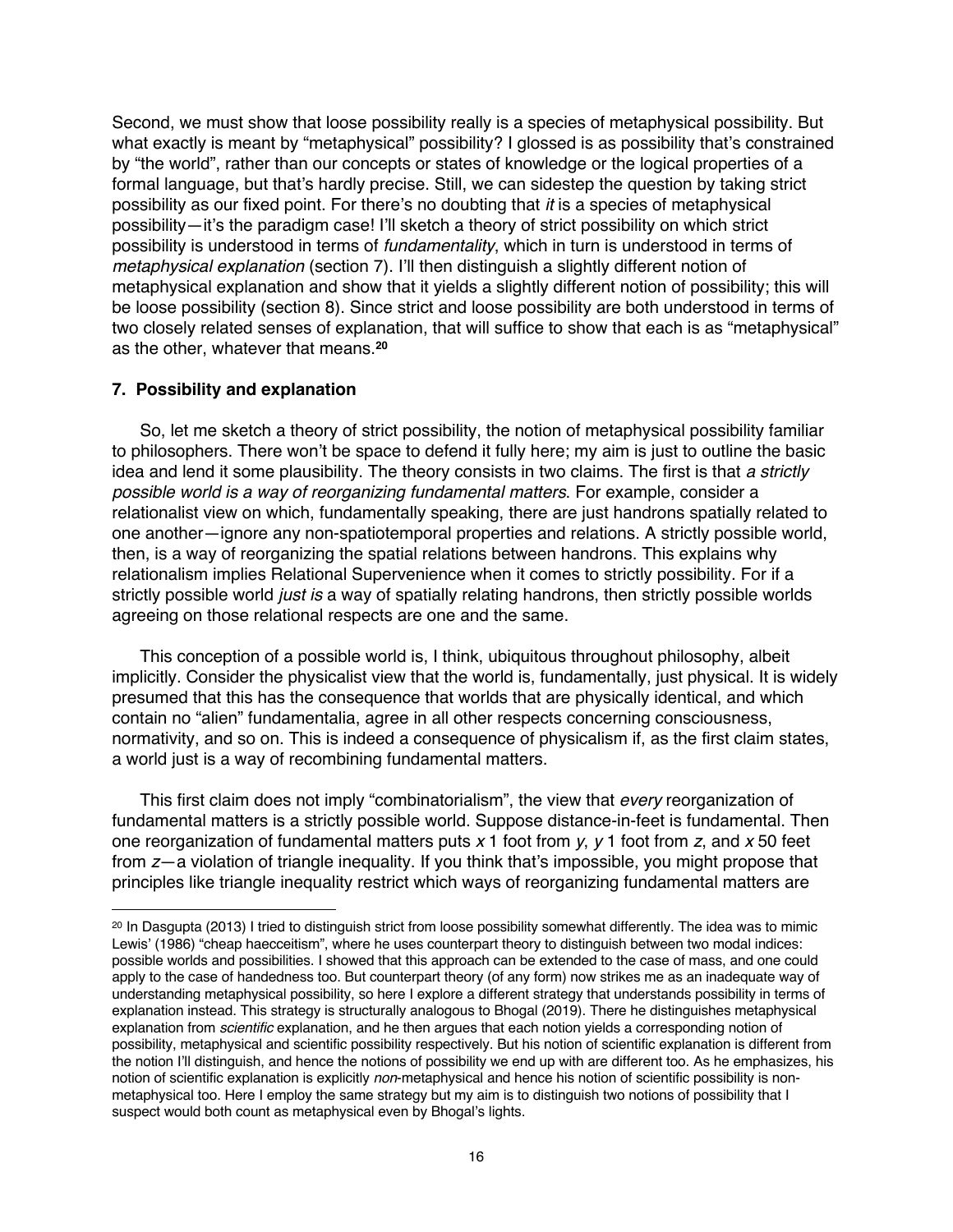genuinely possible. I'll call these "metaphysical principles", though I leave open whether there are any and what they might be. Thus, the intended content of the first claim is that a strictly possible world is a reorganization of fundamental matters that's consistent with the metaphysical principles (whatever they are).

This first claim connects strict possibility with fundamentality, but what is fundamentality? The second claim is that something is fundamental iff it is *unexplained* in a "metaphysical" or "constitutive" sense of the term. To illustrate, suppose that the fundamental matters just concern atoms arranged in space. Still, there are chairs; it's just that chairs are things that exist when *and because* atoms are arranged in a certain way. The fact that there are chairs *holds in virtue of* the arrangement of the atoms; that arrangement *makes it the case that* there is a chair. This mode of explanation is not causal but "constitutive". We can be ecumenical in how we understand this notion. Perhaps it is (or tracks) a primitive relation of "grounding" between facts (Rosen 2010), or perhaps it is better analyzed in terms of dependency relations (Schaffer 2016, 2017), metaphysical laws (Wilsch 2015), or unifying patterns (Kovacs manuscript). Or we might understand the explanation semantically, as reporting that "There are chairs" is made true by the arrangement of atoms.<sup>21</sup> Indeed, for our purposes we could understand it in a deflationary manner congenial even to a logical positivist. For even a positivist can accept that John is a bachelor in virtue of being an unmarried male; she just understands this as meaning that "John is a bachelor" follows logically from "John is an unmarried male" together with the analytic definition of "bachelor".22 All I require is that we do not understand this notion of explanation in terms of possibility. Quite the opposite: I want to understand possibility in terms of this notion of explanation.

According to the second claim, then, the fundamental matters are those that are unexplained in this constitutive sense: if they obtain, there's nothing in virtue of which they obtain. This conception of fundamentality is controversial (see Wilson (2016) for objections) but I won't defend it here. If you like, you can read this second claim as *stipulating* the sense of "fundamentality" meant in the first claim. Either way, putting the two claims together yields a theory of strict possibility in terms of explanation: a strictly possible world is a way of reorganizing unexplained matters.

One nice feature of this theory is that it explains why the space of possibilities is as broad as it is. Handrons could have been arranged differently in space, let's agree, but why? Our theory offers an answer. For there is, I think, a constitutive connection between explanation and possibility: roughly, that *if something has no explanation then it could have been otherwise*. The idea is that if there's *no reason* why something is the way it is—if there is nothing *making* it be that way—then it *needn't* have been that way. This is why (ignoring the metaphysical principles for a moment) if you reorganize those matters for which there is no explanation, such as how handrons are arranged in space, you get a way things *could* have been; a possible world. Of course, as stated this constitutive connection between explanation and possibility is no more than an aphorism and needs considerable refinement. Still, like all good aphorisms it contains a

<sup>21</sup> This is close to Sider's "metaphysical semantics" (2011, chapter 5). While Sider himself doesn't endorse this, one could in principle say that P explains Q iff the correct metaphysical semantics implies that 'Q' is true if P. But this bears considerable refinement, and of course if one wants to join me in defining fundamentality in terms of explanation, one had better not join Sider in defining metaphysical semantics in terms of fundamentality! But I will not elaborate on these issues here.

<sup>22</sup> See Dasgupta (2017) for various "deflationary" ways of understanding this notion of constitutive explanation.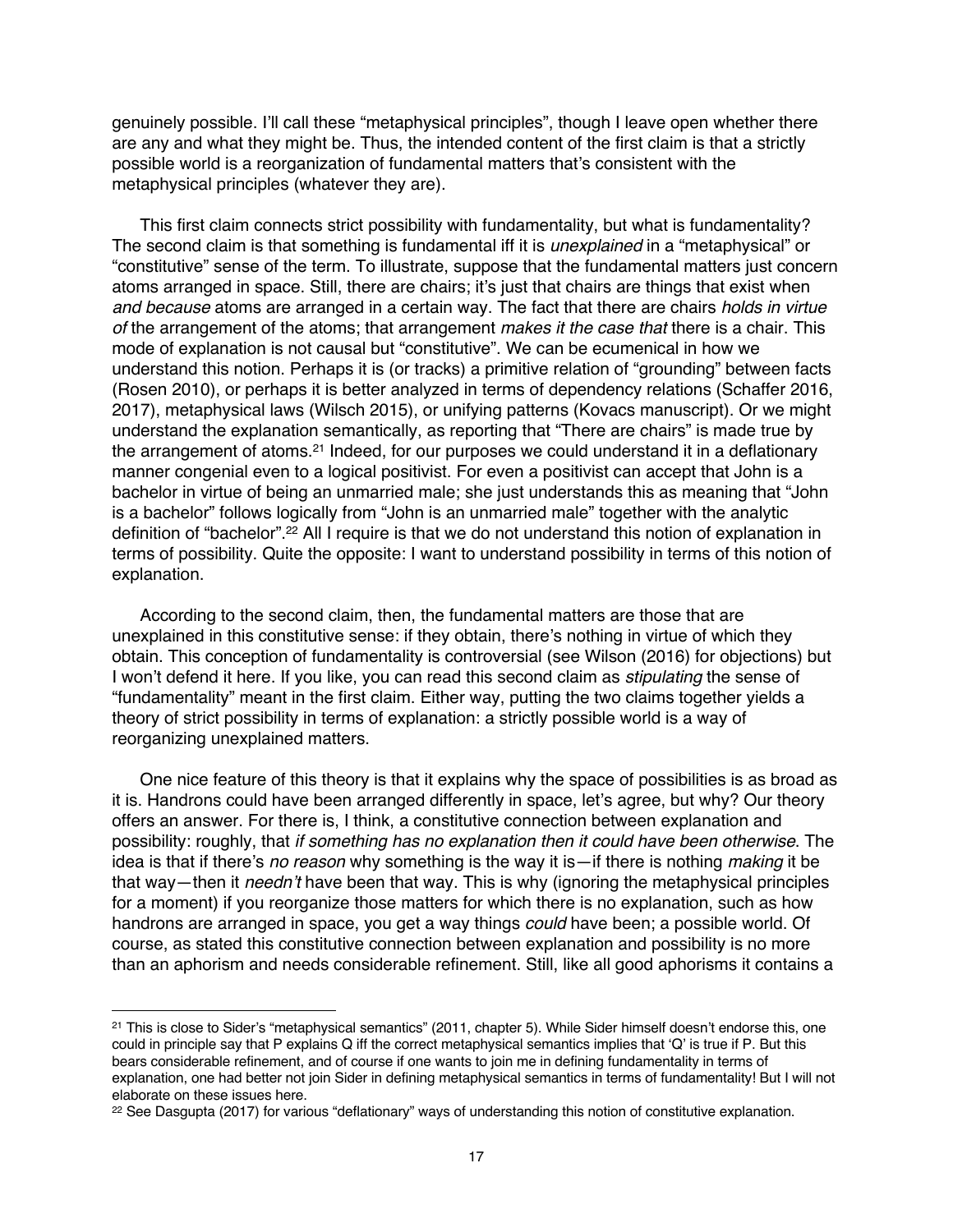germ of truth—enough to shed some light on why it makes sense to think of a strict possibility as a reorganization of unexplained matters.23

Indeed, the connection between possibility and explanation goes deeper. Suppose the fundamental matters concern atoms arranged in space, and suppose that W is a world in which atoms are arranged chair-wise. Arguably, W is also a world in which there is a chair. But why? Why isn't it a world in which there's a penguin? The question is what constrains what's the case at W above and beyond the fundamental matters. One natural answer is that whatever's the case at W must *hold in virtue of* the fundamental matters at W. The existence of a chair would hold in virtue of the arrangement of atoms in W but the existence of a penguin would not; that is why W is a world in which there is a chair.

The general idea, then, is that the space of possibility is limned by explanation. If something is constitutively explained by other matters it is thereby constrained: it cannot be otherwise so long as those other matters remain unchanged. But if it has no constitutive explanation then it lacks this constraint and can therefore vary freely. <sup>24</sup> To implement this more precisely we need a nonfactive notion of constitutive explanation on which one state of affairs, which may or may not obtain, is explicable by others, which may or may not obtain. This could be regimented with an operator

## T, U,… settle that S

glossed as "if T, U,…, that would make it the case that S", where this doesn't imply that T, that U,… or that S.25 For convenience I will sometimes abbreviate this with quantification over states of affairs, or facts, or "matters", saying that some matters (facts, states) settle others.

Our theory, then, is that a strictly possible world is a way of reorganizing those matters that aren't settled by anything. If those matters just concern handrons spinning in a void, then a strictly possible world W is a way of reorganizing how the handrons spin in the void. And W is a world in which there is a chair just in case the handrons in W spin in such a way that constitutes (that is, settles that there is) a chair.

# **8. Strict and Loose Possibility**

<sup>23</sup> What about the metaphysical principles themselves? Why can't *they* be otherwise? As stated our aphorism implies that, being necessary truths, they must have an explanation. But the explanans must presumably be necessary too, so do we have an infinite regress? Here is one place the aphorism needs refinement. One solution is to restrict it to matters that I have elsewhere called "substantive"; that is, matters that are "apt for being explained" in the constitutive sense. If so, then "autonomous" matters—matters that are not apt for being explained—fall outside the scope of the aphorism and can then be necessary and true for no reason. See Dasgupta (2014b, 2016) for more on the distinction between 'substantive' and 'autonomous' truths. We can then say that the metaphysical principles, if any, are autonomous and hence also outside the scope of the aphorism. But it would detract from the main thread to refine the aphorism in detail here.

<sup>&</sup>lt;sup>24</sup> Ignoring the metaphysical principles, of course. They are, in effect, a second source of modal constraint alongside explanation.

<sup>&</sup>lt;sup>25</sup> Since statements of this form help generate the space of worlds, they don't vary in truth-value from world to world; they are just true or false simpliciter. Does this mean that they're necessary? We could say that, but it would be misleading since their truth or falsity is prior to the worlds they generate. I prefer to think of them as "aworldly" in something akin to Fine's (2005) sense.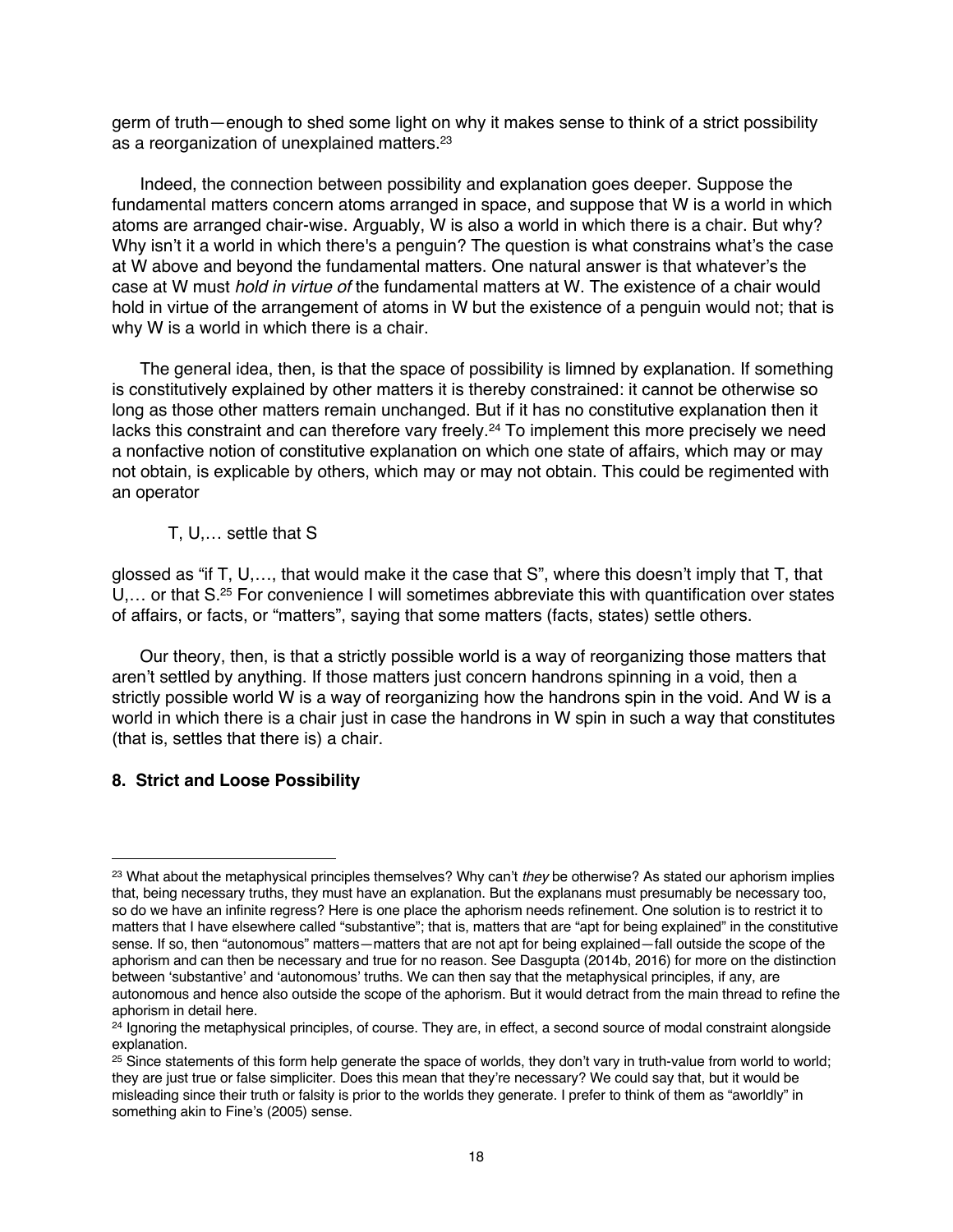We've just understood strict possibility in terms of being unexplained. But I'll now argue that there are two related notions of being unexplained. If 'left' and 'right' are devices of coherence then there is one sense in which matters of left and right have an explanation and another sense in which they don't. The former sense yields the notion of strict possibility above, the latter yields the notion of loose possibility we're looking for.

The key is to recognize that if 'left' and 'right' are devices of coherence then they're not fully factual. Lee and Yalcin (manuscript) also argue for a non-factualist view about left and right; here I'll argue that non-factualism follows from the claim that they're devices of coherence.

By calling an expression factual I mean, roughly speaking, that its function is descriptive. The word 'green' is factual insofar as it is (typically) used to describe what something is like, i.e. as being green. By contrast, 'Hooray!' is non-factual insofar as its function is not descriptive but emotive—one uses it to express joy. Likewise, on a simple expressivist view of moral discourse, 'good' is non-factual insofar as it is used not to describe something but to express a pro-attitude towards it. 26

An utterance can be evaluated as to whether it fulfills its function. For example, since an utterance of

(1) Grass is green.

functions to describe what grass is like, it fulfills its function iff, and because, grass is as (1) describes it to be; that is, iff, and because, grass is green. We therefore evaluate (1) positively by calling it 'right' or 'correct'. More generally, a factual utterance fulfills its function iff, and because, it is *true*. Hence the primary standard of evaluation for a factual utterance is truth: it is correct iff, and because, it is true. By contrast, since non-factual utterances have different functions, they may have different standards of evaluation.<sup>27</sup>

Is 'left' factual? It would be if defined as synonymous with 'congruent with Changy', for its function would then be to describe things as being congruent with Changy. Thus, given a particular glove Gary, an utterance of

(2) Gary is left-handed.

would be correct if, and because, Gary is congruent with Changy. The same goes for an absolutist who interprets 'left' as expressing that physical property L that distinguishes the left

<sup>26</sup> I just explained the factual vs non-factual distinction in terms of a word's *function*, but some philosophers express puzzlement about the idea that words have functions. I confess that I'm puzzled about their puzzlement. Like cups and saucers, words are things we use for certain purposes; their function can be thought of as whatever we use them to do. This is not the only sense in which words have functions, but it's a particularly unproblematic sense and is all I need here.<br><sup>27</sup> In saying that truth *explains* the correctness of factual utterances, am I assuming an inflationary theory of truth?

Strictly speaking, yes. But this is just a convenience and the main point can be put in deflationary terms. For a deflationist can agree that (1) is correct because snow is white, and so can mimic our account of factual utterances with the following scheme: if 'S' is factual then 'S' is correct if, and because, S. There is, of course, more to say about the factual vs non-factual distinction, but the rough idea just glossed is clear enough for our purposes. For more see Gibbard (2003) and Yalcin (2012), though I stress that the distinction I'm drawing here may not coincide exactly with theirs.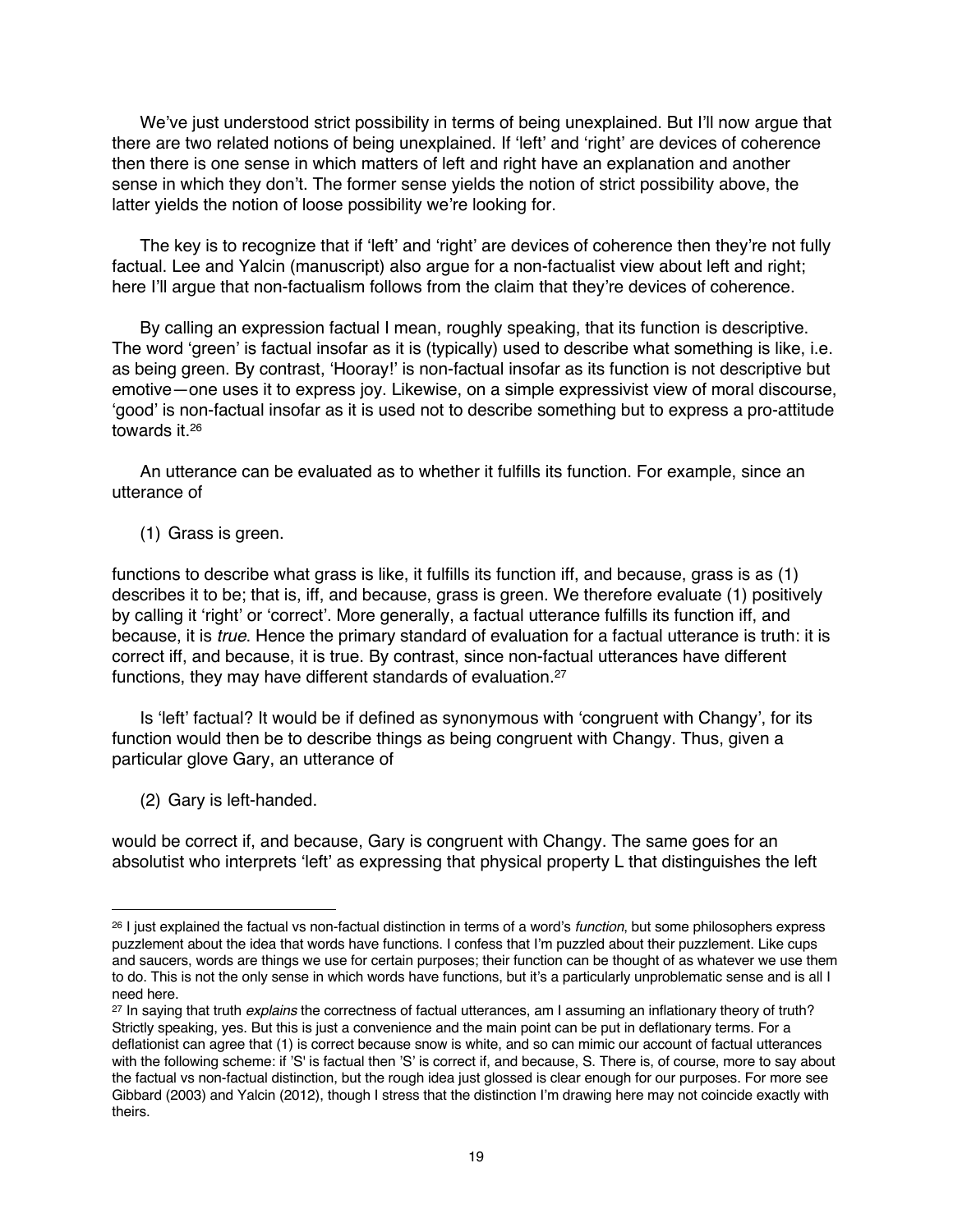from right hands. For then the function of 'left' would be to describe things as having that property L, and an utterance of (2) would be correct iff, and because, Gary has L.

But if 'left' is a device of coherence then it is not factual in this sense. For one's aim in uttering (2) is then not to describe Gary but to cohere with one's linguistic community—to utter something which, along with other accepted applications of 'left' and 'right', would yield truths about congruence via the rules (R1)-(R3). So, what makes the utterance correct is not that it is *true* but that it *coheres*: coherence, not truth, is the primary standard of evaluation. Remember, the rules (R1)-(R3) are just exit rules; they do not define a property of being left-handed, like L, possession of which by Gary would make (2) true. Rather, the correctness of (2) is fully explained by the fact that it coheres.

To be clear, to say that this talk is non-factual is not to deny that it is constrained by the world. For its correctness consists in coherence, and utterances cohere iff they imply *truths about congruence* via the rules (R1)-(R3). Thus, to say that (2) is non-factual is not to say that its correctness depends solely on one's subjective mental state or such like, for it depends largely on the worldly facts about congruence. So this is a non-factualism of a somewhat mild stripe, but it's non-factualism nonetheless.<sup>28</sup>

Now, suppose (2) is correct: Gary is left-handed. What constitutively explains *why* Gary lefthanded? I suggest that on this non-factualist view, there is no answer: there is nothing about the underlying facts of congruence in virtue of which it is left-handed. Again, things would be different if 'left' were defined to be synonymous with 'congruent with Changy'. For in that case it would be natural to say that Gary is left-handed *in virtue of* being congruent with Changy. Here there is a kind of semantic transparency: that which explains why (2) is correct—namely, Gary's being congruent with Changy—also explains why Gary is left-handed. But on the non-factualist view this transparency appears to break down. There is a constitutive explanation of why my utterance of (2) is correct: it is correct because it coheres with my neighbor's utterances. But this is *not* an explanation of why Gary is left-handed. To think so would be to mistake (2) with the factual assertion *that Lefty is congruent with hands my neighbors call 'left'*. And that mischaracterizes the phenomena: when 'left' is used as a device of coherence the aim is not to describe Gary as having that property, but to cohere with other utterances.29

This breakdown in transparency is familiar from other cases of non-factual discourse. Consider again a simple expressivist view on which in uttering 'Charity is good', I express my pro-attitude towards charity. On this view, the content or meaning of the utterance will involve that pro-attitude—that is what's expressed, after all. But it is *not* part of this expressivist view that charity is good in virtue of my pro-attitude towards charity—even in my mouth this explanation would not be right. To think otherwise would be to confuse expressivism with a

<sup>28</sup> Moreover, note that the non-factualist need not deny that there are truths or facts of left and right in a deflated sense. If (3) is correct then it's assertible that Gary is left-handed; hence it's assertible that (3) is true in a disquotational sense of 'true' (see Field 2001). But its truth in this sense is explanatorily derivative; it doesn't enter into the explanation of why (3) is correct.

<sup>&</sup>lt;sup>29</sup> To be clear, it is not impossible to speak a language in which 'left' is defined as 'congruent to what members of my community call "left"'. My claim is just that a community using 'left' and 'right' as devices of coherence do not speak this language.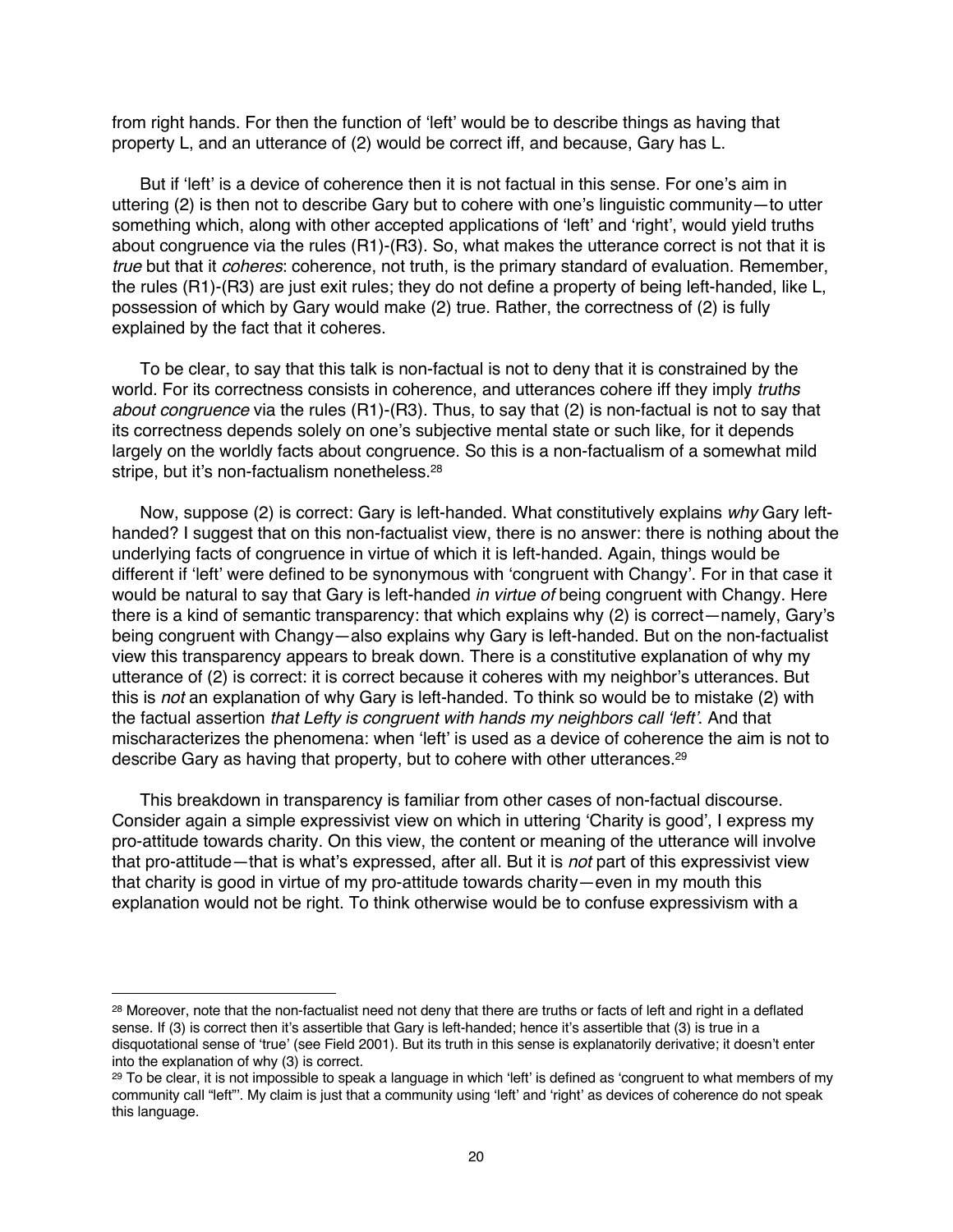subjectivist view on which my saying 'Charity is good' means *that I have a pro-attitude towards charity*.30

What we see here is a distinction between a (non-homophonic) explanation of *what makes an utterance of 'S' correct*, and an explanation of *what makes it the case that S*. With factual utterances they co-inside precisely because correctness amounts to truth. But with non-factual utterances they can differ: that which makes (2) correct—that it coheres—does *not* make it the case that Gary is left-handed.

The upshot is that if a relationalist uses 'left' and 'right' as devices of coherence then there is a sense in which matters of left and right have a constitutive explanation and another sense in which they do not. On the one hand, the *correctness* of all talk of 'left' and 'right' is explained in terms of congruence: my utterance of (2) is correct in virtue of the fact that Gary is congruent with gloves my neighbors call 'left'. In this sense, matters of left and right *do* have a constitutive explanation in relational terms. On the other hand, there is nothing in virtue of which Gary is lefthanded—in *that* sense it's a brute, unexplained matter whether Gary is left-handed. If it sounds odd to hear a relationalist saying this, remember that being left-handed is, on her view, a nonfactual matter. Thus, it remains the case on her view that all the *factual* matters that are unexplained (in the constitutive sense) are relational; that is what makes her view count as *relationalist*.

We can characterize the two senses of being unexplained as follows:

It is *loosely fundamental* whether S iff nothing settles whether S.

It is *strictly fundamental* whether S iff (i) nothing settles whether S and (ii) it is factual whether S.

Put in these terms, the question of absolutism vs relationalism concerns the *strictly* fundamental matters of handedness: Which *factual* matters of handedness are explanatorily basic? The absolutist thinks they consist in the distribution of the physical property L that distinguishes the left from right hands, while the relationalist thinks they consist just in relational matters of congruence. The relationalist I envisage then adds that matters of left and right are *loosely* fundamental, but that does not contradict her relationalism.31

We therefore have two senses in which something can be fundamental (unexplained). Insofar as a possible world is a way of reorganizing fundamental (unexplained) matters, we have two corresponding notions of a possible world. The *strictly possible worlds* discussed above, we now see, are ways of reorganizing *strictly fundamental* matters. For the relationalist,

<sup>30</sup> What does explain why charity is good, on a simple expressivist view? I won't try to answer; see Berker (forthcoming) for more discussion.

<sup>31</sup> In Dasgupta (2014a) I tried to get at this distinction between two senses of being "unexplained" in terms of plural grounding. Suppose a plurality of facts including X have an explanation when taken together, but X has no explanation on its own. Then there's one sense in which X has an explanation—it is explained as part of a plurality and another sense in which it does not—it has no explanation on its own. But I've come to think that the framework of plural grounding doesn't helpfully illuminate the phenomena. The phenomena were the use of 'kilogram' predicates described in section 9 of that (2014a) paper, which in essence is the idea that such talk is a device of coherence like 'left' and 'right'. I still believe we use 'kilogram' talk that way (see section 10 of this paper) but I now think this usage is better understood in terms of non-factualism than plural grounding.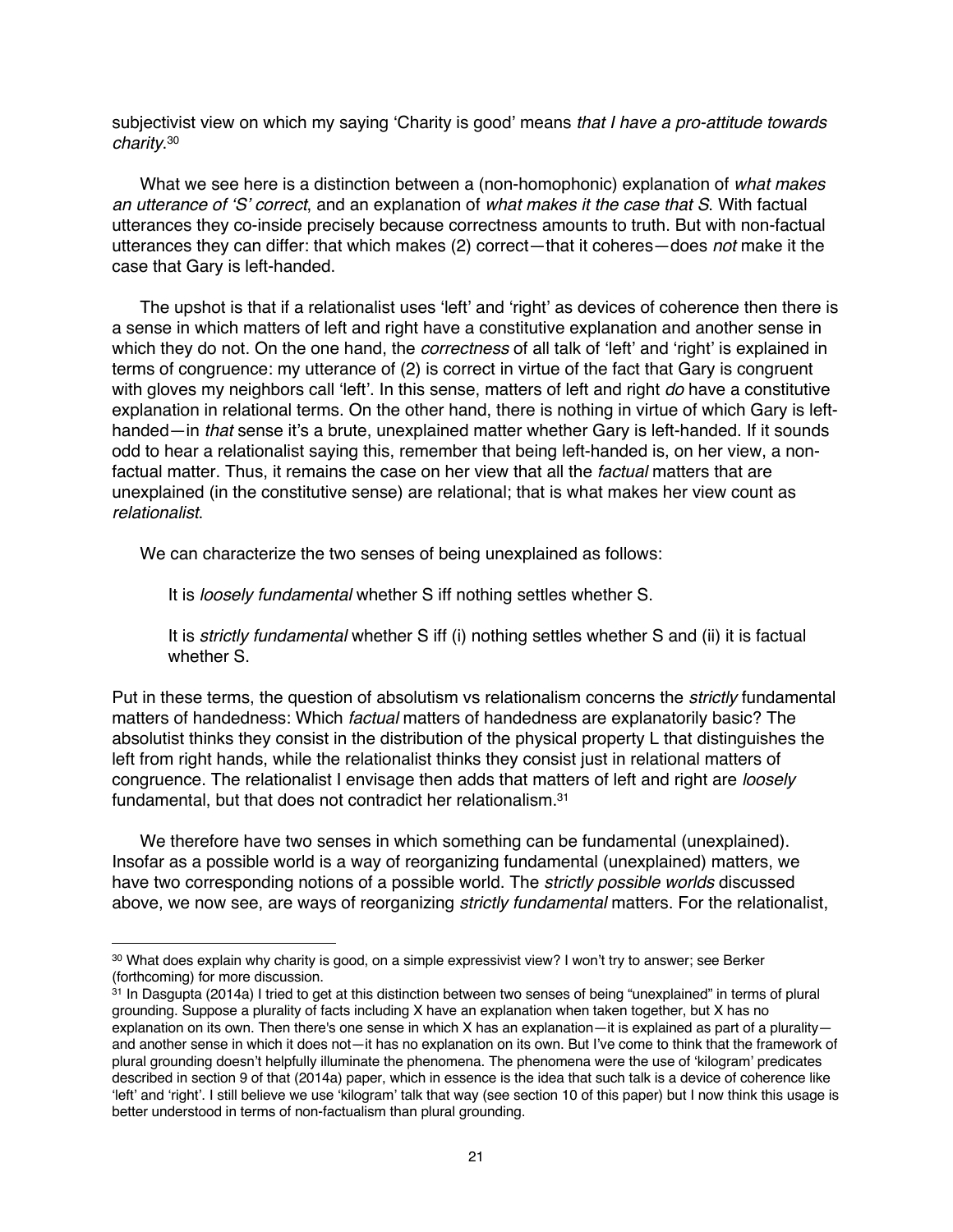the strictly fundamental matters concerning handedness just concern relational matters of congruence; hence a strictly possible world just is a way of reorganizing relational matters of congruence (and other strictly fundamental matters concerning mass, etc.); hence strictly possible worlds agreeing on relational matters of congruence agree on all matters of handedness *per* Relational Supervenience. But for the absolutist, the strictly fundamental matters include the distribution of the physical property L that distinguishes left from right; hence a strictly possible world on his view is a way of reorganizing L (as well as other strictly fundamental matters); hence the absolutist can distinguish strictly possible worlds that differ only in a uniform flip of left to right and vice-versa *contra* Relational Supervenience. This is all as expected, for strict possibility is the normal sense of metaphysical possibility already familiar to philosophers.

By contrast, say that a *loosely possible world* is a way of reorganizing loosely fundamental matters. On the relationalist view under discussion, the loosely fundamental matters include relational matters of congruence *and* matters of left and right, so a loosely possible world is a way of reorganizing those relations *and, in addition, reorganizing what's left- and right-handed*. Even for a relationalist, then, matters of left and right can be freely stipulated of a loosely possible world; there is no need to require that they be fixed or settled by the relational facts at that world, so there is no danger of Incommensurability when it comes to loosely possible worlds. For the same reason, there can be loosely possible worlds that agree on all relational facts yet disagree only in a flip of left to right and vice-versa. Thus, when it comes to *loosely* possible worlds, relationalism does *not* imply Relational Supervenience! Again, if this sounds odd just remember what loosely possible worlds are. Whereas strictly possible worlds represent how *factual* matters could have differed, loosely possible worlds represent how *all* matters could have differed—including non-factual matters. Thus, for the relationalist, the loosely possible worlds that differ only in a flip of left to right agree in all *factual* respects; they disagree only in the non-factual respect of left and right.32

In this way the relationalist can recognize a distinct loosely possible world for each strictly possible world recognized by the absolutist. But is the converse also true? One might think not. After all, the absolutist (as we are imagining him) thinks that the *only* strictly fundamental matters of handedness are matters of left and right, and matters of congruence are settled by them. By contrast, the relationalist thinks that matters of left and right *and* matters of congruence are loosely fundamental. Does that mean there are weird loosely possible worlds that the absolutist makes no sense of, for example one in which there are two incongruent left handrons? In principle, yes. But more likely, the relationalist will think that the conditionals encoded in the exit rules (R1)-(R3)—for example, that if two handrons are both left-handed then they are congruent—are metaphysical principles. This is not *ad hoc*: on her view those exit rules are constitutive of meaning, and hence the encoded conditional is plausibly a conceptual or analytic truth. If that is right, then it follows that the relationalist does not in the end recognize these weird worlds that the absolutist cannot make sense of. Hence, we have

<sup>32</sup> This distinction between loose and strict possibility is closely related to Russell's (2015) distinction between possibility and factual possibility: in both cases the former represents how all matters, including non-factual matters, could have differed. However, he explicitly rejects the idea that there are two distinct notions of possibility in play; his aim instead is to understand Lewis' idea that distinct possibilities can "correspond" to the same possible world. I'm not exactly sure what this Lewisian idea amounts to and so am unsure to what extent our views really differ.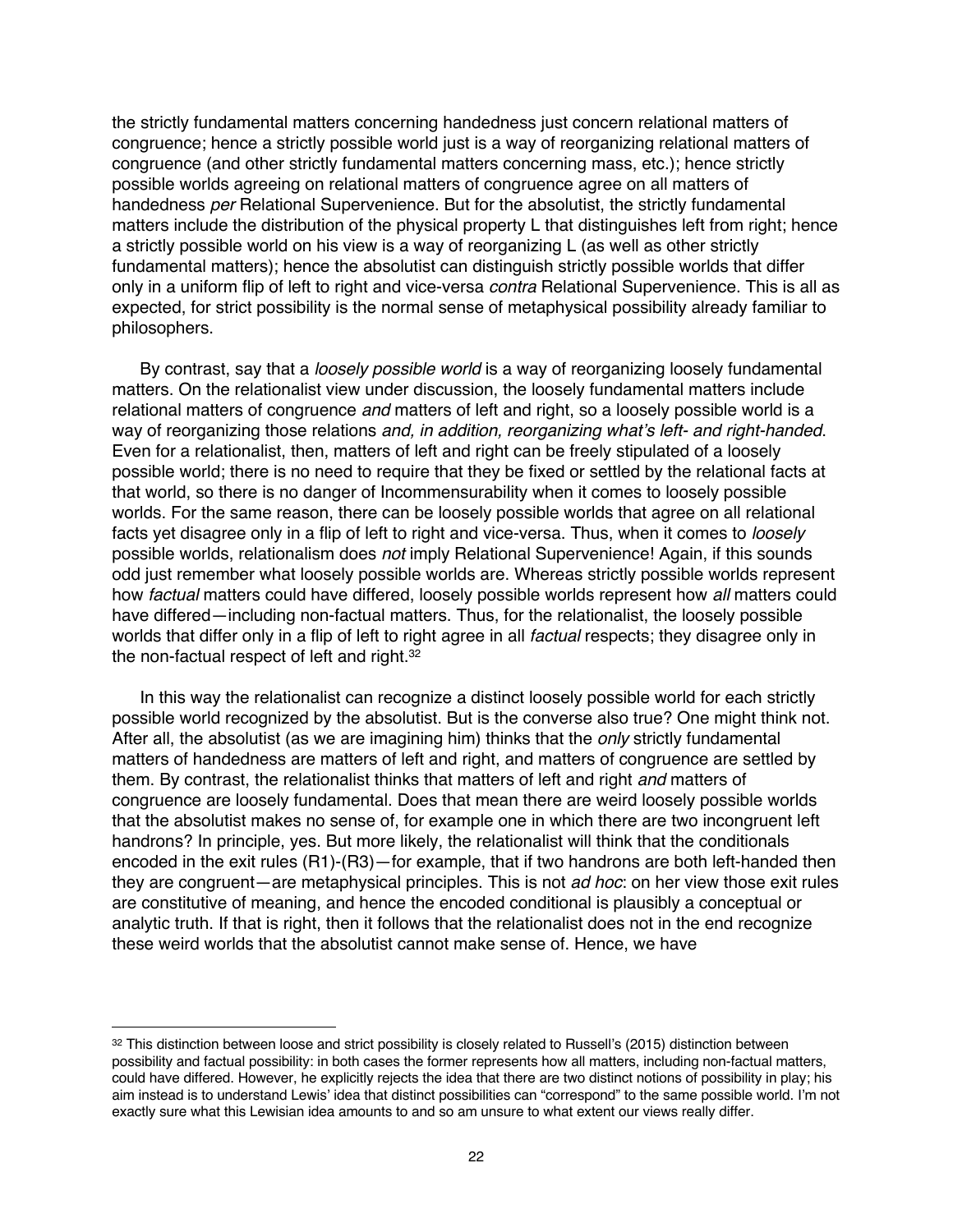**Modal Correspondence Thesis:** There is a one-one correspondence between the space of *strictly* possible worlds recognized by the absolutist, and the space of *loosely* possible worlds recognized by the relationalist, that preserves all relational facts and facts about what is left and right.

Which is precisely what we were after!

# **9. How to Be a Relationalist**

We are finally in a position to see how the relationalist can account for the use of 'left' and 'right' in scientific practice as described in section 4. That practice included expressing observations of hadrons in those terms and writing down their theory of handrons as

(F) Whenever a handron collides with another, it changes color iff it is *left*-handed.

We saw in section 5 that if 'left' and 'right' are devices of coherence this practice makes perfect sense to a relationalist. The residual question was how to make sense of the deterministic reasoning in which (F) is used to solve initial value problems like Questions 2 and 3. That reasoning involved *characterizing* the possible worlds in terms of 'left' and 'right' and *distinguishing* worlds that are mirror images of one another, and the worry was that the relationalist can't make sense of that. The solution is now clear: the relationalist can interpret initial value problems as involving *loosely* possible worlds. After all, we know that the absolutist can interpret Question 2 as involving a *strictly possible world* containing two left-handrons, and Question 3 as involving a *distinct* strictly possible world containing two right-handrons. By the Modal Correspondence Thesis, the relationalist can do exactly the same with *loosely* possible worlds instead.

More generally, the relationalist can now say that (F) is deterministic. Recall from section 2 that we defined determinism in terms of possible worlds thus:

A theory is *deterministic* iff any two possible worlds in which it obtains, and which agree at one time, agree at all times.

So we must now distinguish two notions of determinism, strict and loose, depending on whether "possible world" is understood in the strict or loose sense. We said in section 2 that (F), as the absolutist understands it, is deterministic, and in retrospect what we meant was that it is *strictly* deterministic—we were working with the standard sense of possibility, which we now call "strict possibility". By the Modal Correspondence Thesis it follows that (F), as the *relationalist* understands it, is *loosely* deterministic.**<sup>33</sup>**

But if the relationalist mimics the absolutist so closely, what then is her advantage? The answer is that she avoids the epistemic problem plaguing absolutism from section 3. Remember, the absolutist interprets (F) as stating that the handrons that change color are those

<sup>33</sup> Or more cautiously, (F) is loosely deterministic on the relationalist's interpretation if and only if it is strictly deterministic on the absolutist's. The more cautious statement is more accurate because, of course, (F) itself isn't really deterministic *at all*. One has a deterministic theory only by combining (F) with a determinist theory of motion; see footnote 10. But the point remains that on the absolutist's view, any two strictly possible worlds that agree on (F) and agree on all facts of left and right at a time, agree on which handrons will change color upon collision. The point is that the same is true on the relationalist's view vis-à-vis loosely possible worlds.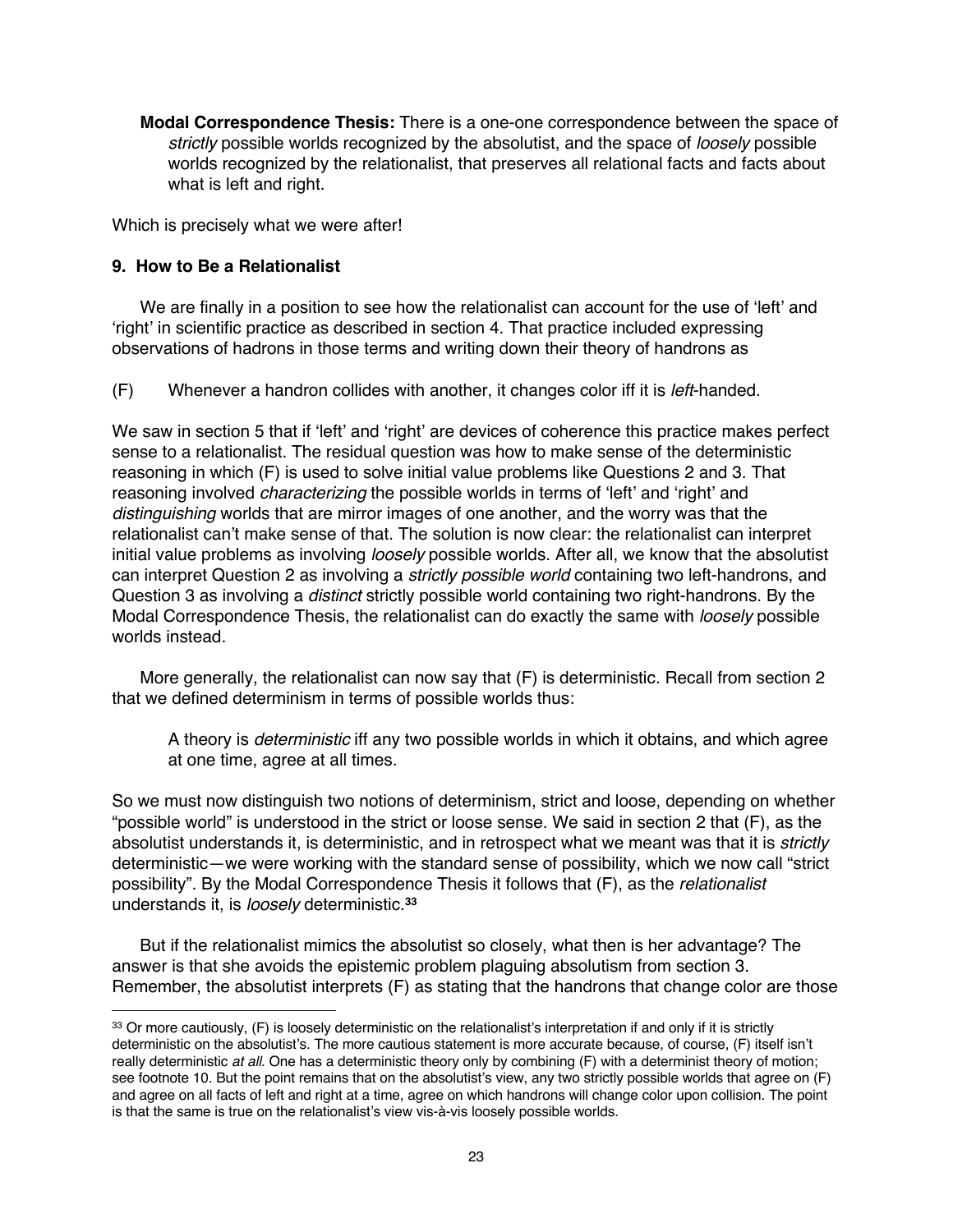with some physical property L, such as being aligned with some oriented field. But we never observed that handrons with *that* property change color. Everything would look exactly the same in a strictly possible world in which all handrons are flipped, so that the ones changing color are *anti*-aligned with the field. For the absolutist, the difference between these worlds is factual: there is a genuine fact about whether the handrons changing color are aligned with the field, a fact that can't be known. But on the relationalist view there is no such fact. True, she can distinguish *loosely* possible worlds that differ only in a uniform flip of left to right, but the difference is merely non-factual; a difference in labels (as it were) but not in fact.

As emphasized in section 6, this approach is adequate only if loose possibility is a genuine species of metaphysical possibility. Otherwise we've not shown how the relationalist can say that (F) is deterministic *in the right sense*. The argument of sections 7 and 8 is that it is indeed a genuine kind of metaphysical possibility. The key lies in the connection between metaphysical possibility and constitutive explanation: that if something is constitutively unexplained—if there is nothing *making* it be that way—it could have been otherwise. What I then argued is that there are two related notions of being constitutively unexplained: strict and loose fundamentality. Each notion then gives rise to a corresponding notion of possibility: strict and loose possibility, respectively. Thus, loose possibility is as much a genuine notion of metaphysical possibility as strict possibility is, and for the same reason.

This approach will be rejected by those seduced by the idea that there is a clear, univocal notion of "metaphysical possibility" that we grasp independently of its connection to fundamentality and explanation. On this view, metaphysical possibility may (as it happens) correspond to ways of reorganizing strictly fundamental matters, but no notion of metaphysical possibility corresponds to ways of reorganizing loosely fundamental matters. This view is antithetical to the approach I take here, on which there is no content to talk of metaphysical possibility apart from its connection to explanation. There is no space to settle this deep issue of modal metaphysics in this paper; I can only be explicit about what my approach is.

Still, even granting that loose possibility is an appropriately metaphysical modality, one may still object that it is not the right *kind* of metaphysical modality to use when defining notions like determinism. The worry would be that there is no reason why the relationalist should use *it*, rather than strict possibility, other than the *ad hoc* reason that things work out nicely for her if she does. But this objection gets things exactly back to front. After all, the difference between strictly and loosely possible worlds is that the former represent how the *factual* matters could have differed, while the latter represent how *all* matters could have differed. Since the relationalist thinks that matters of left and right are non-factual, it follows that questions of how such matters could have differed are intelligible for her *only* as questions about loose possibility. It would therefore be perverse to expect her to model counterfactual reasoning about left and right with strictly possible worlds! To the contrary, loosely possible worlds are precisely what makes sense for her to use when thinking counterfactually about left and right, independent of the fact that things work out nicely for her if she does.

Even granting this, one might still worry whether loose determinism counts as *determinism* in any serious sense of the term. The worry is that in the definition of determinism it is important that worlds agree at a time if they agree in all respects *intrinsic* to that time. Otherwise, one could say that agreement at a time requires agreement in what *will* happen from that time onwards, in which case determinism becomes trivial. And the worry would be that matters of left and right are not intrinsic to a time, on the relationalist's view, since they serve to summarize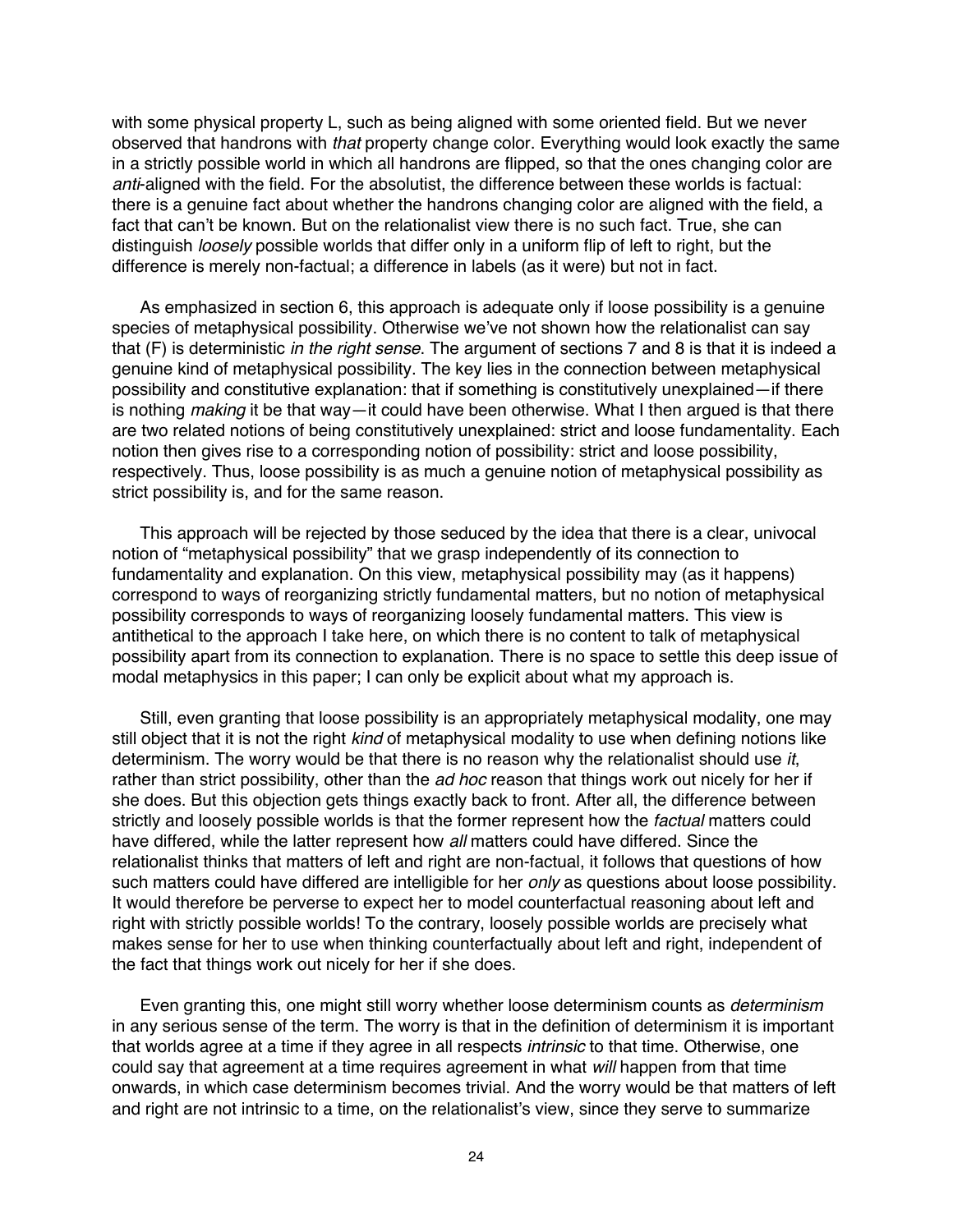relational matters of congruence that may hold between times. In response, I won't quibble over whether right and left count as intrinsic for the relationalist (I suppose we could distinguish loose and strict senses of 'intrinsic'…) The important point is that allowing agreement at a time to include agreement in matters of left and right does not render determinism trivial. For the theory

(F\*) When a left-handron collides with another, there is an 80% chance that it changes color.

is not deterministic in either the loose or strict sense, so there is no danger that the notion of loose determinism is trivial.

Of course, 'left' and 'right' is just loose talk on the relationalist's view; it doesn't get at how things are at the (strictly) fundamental level. When doing physics in *strictly fundamental* terms, she will just talk in terms of congruence. Thus, the strictly fundamental First Law of handrons will be:

 $(F\text{-}Minimalist)$  (i) If x and y are congruent handrons, then x changes color on collision iff y does too. (ii) If x and y are incongruent handrons, then x changes color on collision iff  $y$ does not.

I argued in section 2 that this is indeterministic, and that is true in both the strict and loose senses. But as we saw in section 3 this is a *virtue* of relationalism since, fundamentally speaking, the indeterministic behavior described by (F-Minimalist) is all that we observe.

Here, then, is the relationalist picture. At the strictly fundamental level, the world is an indeterministic system governed by (F-Minimalist). But we rarely represent matters of handedness in strictly fundamental terms; we typically use 'left' and 'right' as devices of coherence to characterize the world more efficiently. And characterized like *that*, handrons behave in the *loosely* deterministic manner expressed by (F). Thus, once the relationalist has introduced talk of 'left' and 'right' she'll reason about handrons in the same deterministic manner that the absolutist will; the only difference will be their interpretation of the reasoning.

Much the same goes for locality. We saw in section 2 that the absolutist's physics of handrons is local. For (F) says that whether a given handron will change color depends on whether it is left-handed, and for the absolutist this depends on whether it has that property L that distinguishes left- from right-handrons, not on its relation to far-off handrons. This was in contrast to (F-Minimalist), which says that whether a handron will change color depends on the results of other collision events that may occur thousands of miles away. But our mistake was to conclude that the relationalist's physics *in toto* is non-local. For once she introduces talk of 'left' and 'right' her physics will include (F) and she can agree that (F) is local. After all, she agrees that whether a handron is left-handed doesn't depend on its relation to far-off handrons—on her view being left-handed is loosely fundamental and so doesn't depend on *anything*! True, the *correctness* of calling a handron 'left' may depend on congruence relations to far-off handrons, but *that it is left-handed* does not. In *that* sense she can agree that according to (F), whether a handron changes color does not depend on the results of far off collision events.

If one defines locality in terms of possible worlds, this point can be put in terms of strict and loose possibility just as it was with determinism. How might such a definition work? As Baker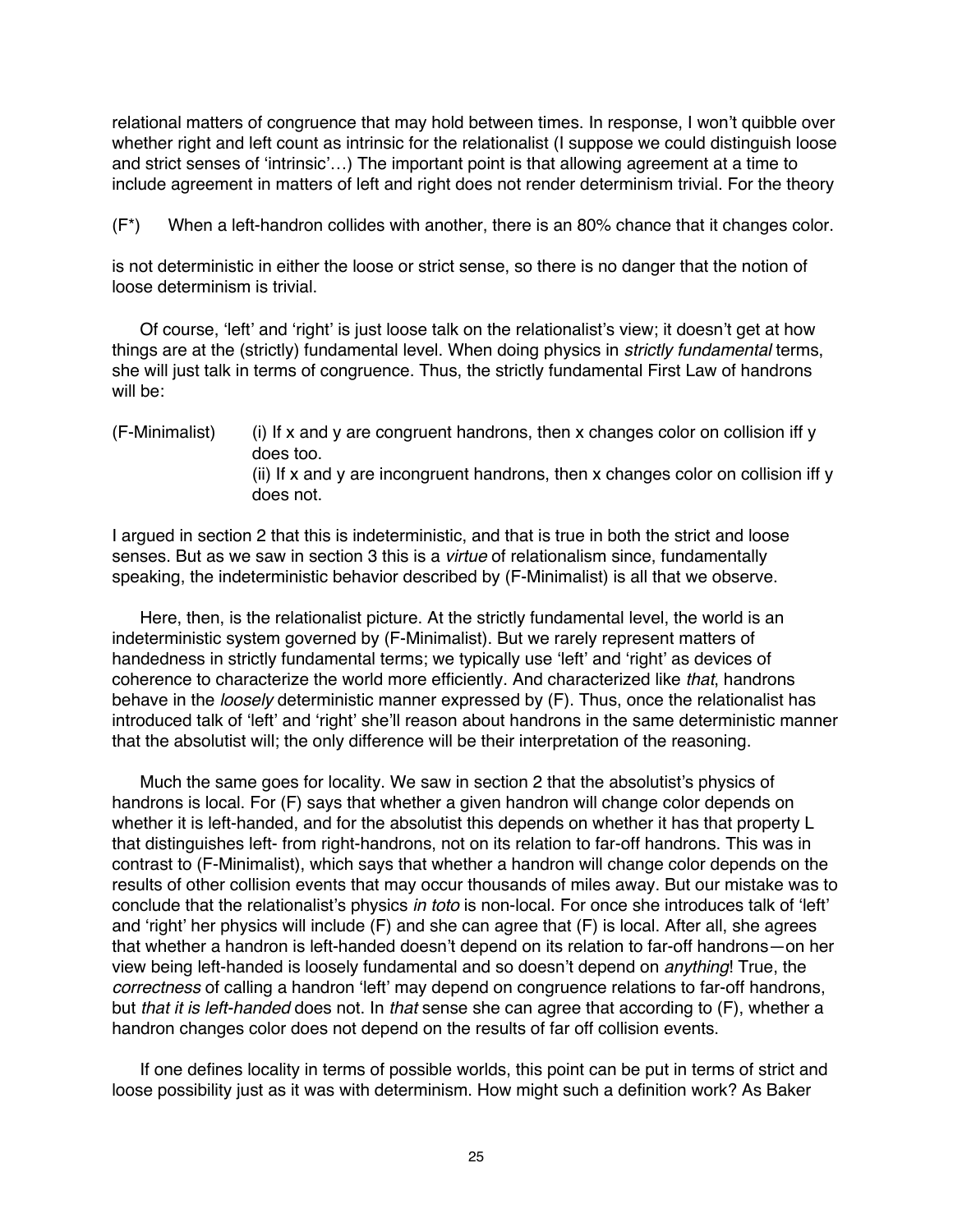explains, the idea behind locality is that "approximately isolated systems can generally be treated as if they were entirely isolated" (2019, footnote 21). This is what allows us to model our solar system to a high degree of accuracy while ignoring the gravitational effects of Alpha Centauri. The idea is that if you ignore everything outside the system and pretend that it's its own possible world, this should have negligible effect on what the theory predicts about the system. Thus if S is an approximately isolated subsystem of a world W, locality amounts to the following idea: that the result of *first* taking a world that's an intrinsic duplicate of S at a time t0 *and then* evolving the duplicate forward to t1 according to the theory, is approximately the same as *first* evolving the entire world W from t0 to t1 according to the theory *and then* taking a world that's an intrinsic duplicate of S at t1. Thus, locality amounts to a kind of commutativity between the operation of taking a world that's an intrinsic duplicate of a subsystem at a time, and the operation of evolving a world over time according to the theory. Admittedly, precisifying this idea is somewhat complex and there is room to quibble over the details, but those details don't matter to the general point. Take *whatever* possible worlds definition of locality you like; we can then distinguish strict vs loose locality depending on whether the worlds are read as strict or loosely possible worlds. By the Modal Correspondence Thesis, (F) is loosely local on the relationalist's interpretation if and only if it is strictly local on the absolutist's.**<sup>34</sup>**

And the same goes for other modal reasoning about left and right concerning counterfactuals, causation, explanation, and so on: the relationalist will exactly mimic the absolutist's reasoning, differing only in her interpretation of what it means. Thus, suppose an absolutist asserts a counterfactual such as 'Had two left-handrons collided, they would have changed color". And suppose he interprets this as having a possible-worlds truth-condition a la Lewis-Stalnaker. Then the relationalist can agree, adding just that she interprets the truthcondition as involving loose rather than strict possible worlds.

This might sound odd. If being left-handed is non-factual, how could there be scientifically respectable counterfactuals regarding how left-handrons would behave? How could being lefthanded play a role in scientific explanation or causation? The worry would be that only factual matters can be "real" pushes and pulls. But remember, the relationalist is not trying to say that being left-handed does any work *at the strictly fundamental level*. She is rather earning the right to speak like an absolutist, with no pretense that this is getting at how things are most fundamentally in the strict sense. Thus, she will happily say that a handron changes color because it is left-handed, so long as it is noted that this is not getting at the strictly fundamental pushes-and-pulls.

#### **10. Mass**

<sup>34</sup> Here is one way to precisify a possible worlds definition of locality. Given a theory T and a subsystem S of a world W, call the worlds in which T is true and whose complete state at t duplicates the intrinsic state of S at t the *isolated ST,t worlds*. These worlds represent how S can evolve from t, according to T, if we ignore the rest of the world W. Then take the worlds that agree with W at t and in which T is true, and call the subsystem S in each world an *embedded ST,t system*. These represent how S can evolve from t, according to T, if we take into account the rest of the world W. Finally, say that the embedded S<sub>T,t</sub> systems *match* the isolated S<sub>T,t</sub> worlds iff there's a 1-1 correspondence between them that maps each system to a world that's an approximate intrinsic duplicate. Then we can define a theory T to be *local* iff for any world W, any approximately isolated sub-system S of W, and any time t, the embedded  $S_{T,t}$  systems match the isolated  $S_{T,t}$  worlds. This can then be interpreted over strictly or loosely possible worlds as indicated in the text.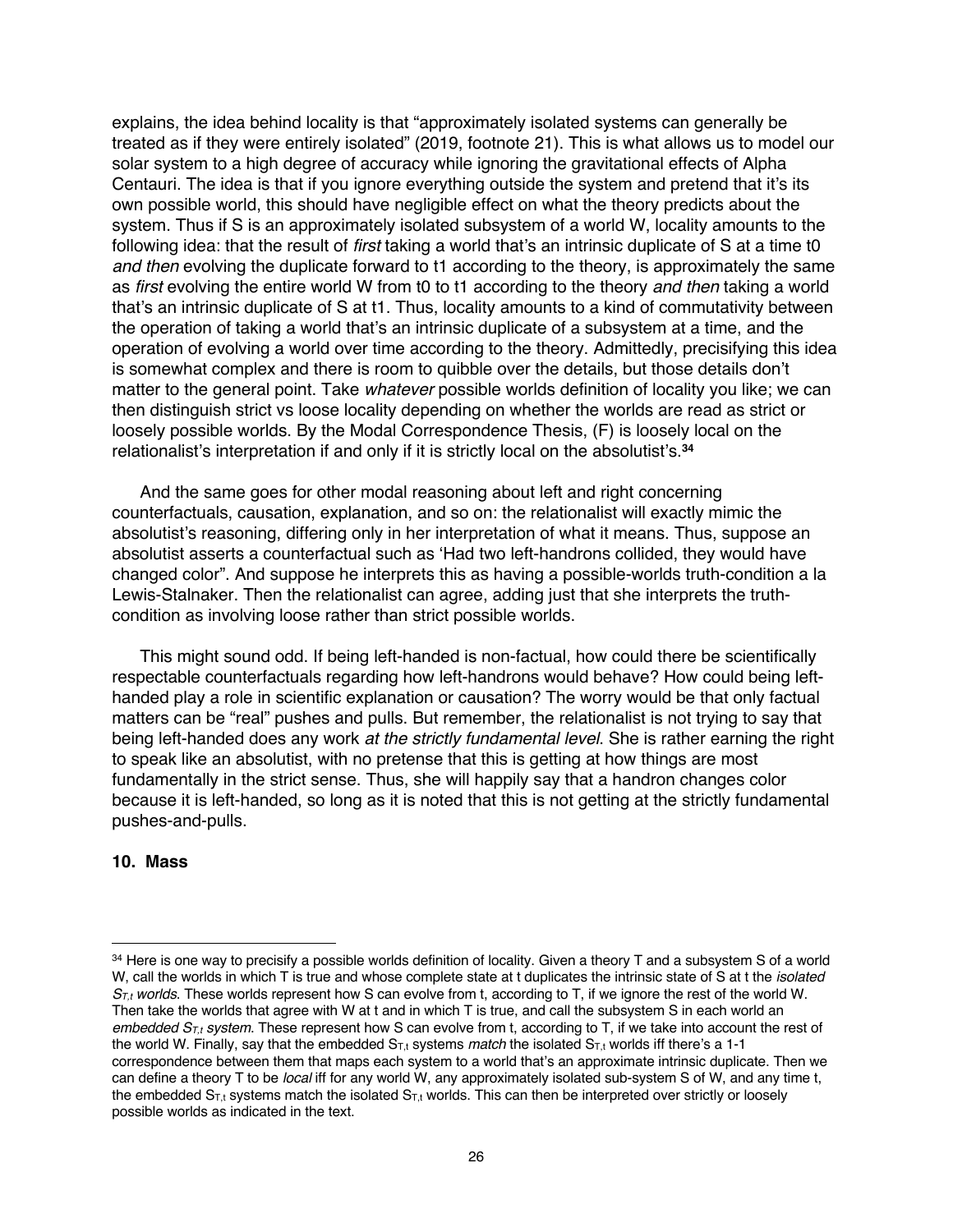That is how to be a relationalist about handedness. Let me now explain how this approach carries over to the case of mass and discuss Baker's arguments I mentioned at the beginning.

As with handedness, the issue of absolutism vs relationalism concerns the *strictly fundamental* facts about mass. The relationalist thinks they just concern how bodies are related in mass, for example that *x* is less massive than *y*, or twice as massive as *z*. Relationalists may disagree on which relations are strictly fundamental—orderings, ratios, or something else—but for our purposes nothing hangs on this and I'll assume they're ratios for simplicity. By contrast, the absolutist thinks that the strictly fundamental facts concern which intrinsic mass each body has, and these then settle their mass relationships: if *x* is more massive than *y* this is because of their intrinsic masses.

In the case of handedness a central question was the interpretation of 'left' and 'right'. Here the corresponding question is the interpretation of units such as 'kilogram'. For the absolutist, a natural interpretation is that terms like '1 kg' and '2 kg' directly refer to intrinsic masses. She might add that their referent is fixed by a description involving a standard object—perhaps '1 kg' is to refer to that intrinsic mass possessed by the standard kilogram in Paris. But however reference is fixed, the view is that kilogram terms make direct reference to strictly fundamental, intrinsic properties.**<sup>35</sup>**

How might the relationalist interpret kilogram talk? One option is to define '1 kilogram' to be synonymous with 'equal in mass to the standard kilogram in Paris'—this is like defining 'left' as 'congruent with Changy'. But the better option is to understand 'kilogram' as a device of coherence, just as we did with 'left' and 'right'. On this view, predicates of the form '*x* is *r* kilograms' are stipulated to be governed by the following exit-rule:

(K) x is r kilograms, y is s kilograms x is r/s times as massive as y

But one stipulates nothing else: there are no introduction-rules that specify sufficient conditions for concluding (say) that a given body is 2 kgs, so the predicates have no explicit definition. Nonetheless, this is sufficient to ground a meaningful practice in which the predicates are used to record information about mass-ratio. When first applying the predicates to a body one has free reign—one can call it 1 kilogram, 2 kilograms, or whatever. But if one calls it 2 kilograms then subsequent usage is constrained: given another body twice as massive as the first one must call it 4 kilograms else one could infer a falsehood via (K). Thus, one's aim in applying these predicates of mass-in-kilograms is to *cohere* with one's neighbors in the sense that the combined uses imply truths about mass-ratio via the rule (K). On this view, the standard kilogram in Paris plays no semantic role in defining or fixing the referent of 'kilogram'. Its role is rather to help billions of language users worldwide cohere: if we all cohere with the statement 'The standard kilogram is 1 kilogram', then we'll all cohere with each other.

I believe that this is, in all important respects, how *our* talk of mass in kilograms actually functions.**<sup>36</sup>** But that is an empirical hypothesis that I will not defend here. All I need is the

<sup>35</sup> While the term '1 kg' contains a numeral, on this view it makes direct reference to a particular intrinsic mass and not the number. Thus, this is not the "Pythagorean" via on which numbers are fundamentally enmeshed in matter. <sup>36</sup> See Dasgupta (2013, section 4) and (2014, section 9) for arguments to this effect.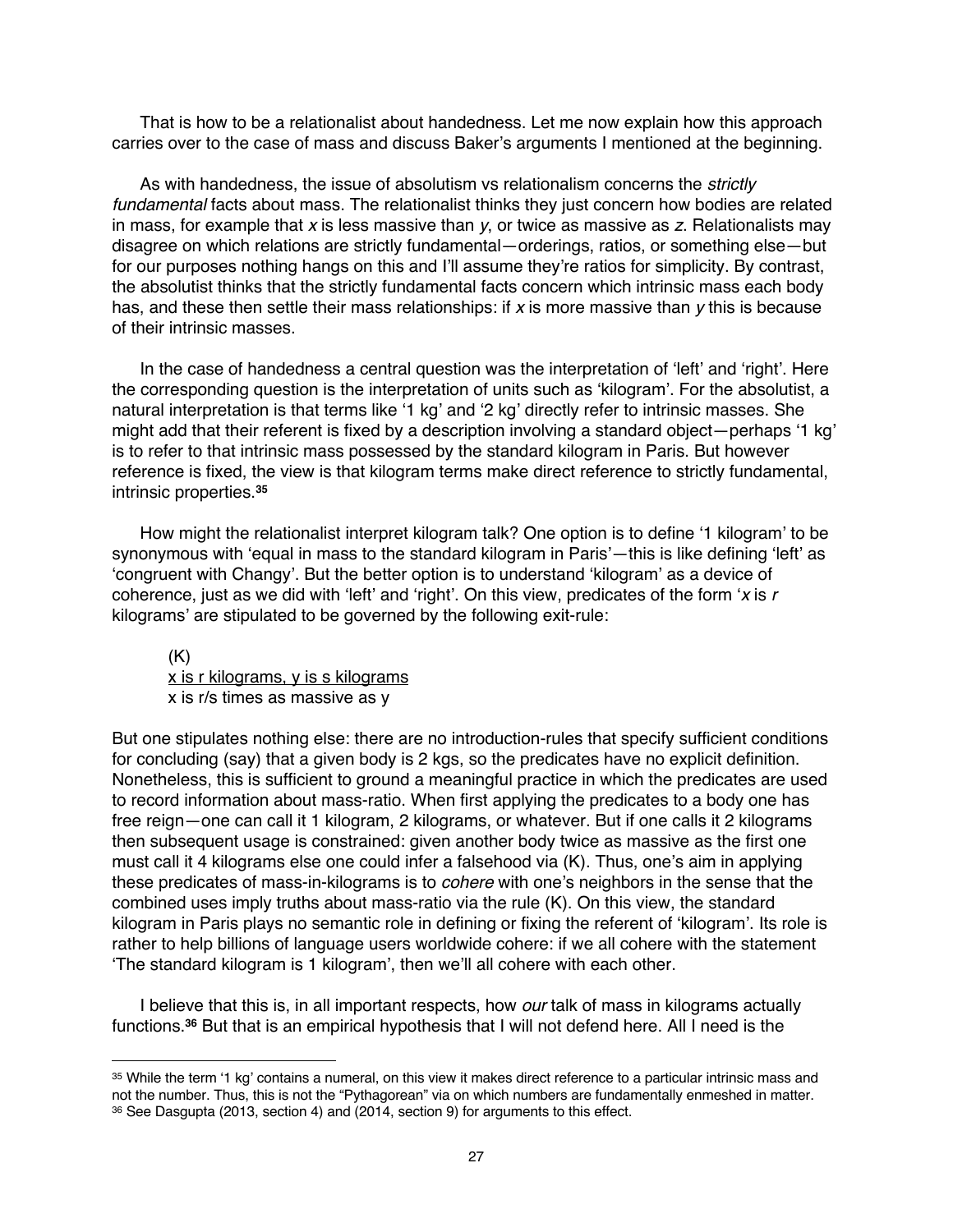uncontroversial claim that it is *possible* for a community of relationalists to use 'kilogram' like this. If they do, their kilogram talk will be non-factual for the same reason as with 'left' and 'right'. For in uttering 'x is 2 kilograms' their aim is not to describe but to cohere; hence the utterance is correct not because it is true but because it coheres. Thus, matters of mass in kgs are *loosely* fundamental, again for the same reason: there's no constitutive explanation of why x is 2 kilograms, just an explanation of why 'x is 2 kilograms' is correct.

When it comes to counterfactual reasoning, then, the relationalist will distinguish strict from loose possibility just as before. The strictly fundamental matters about mass just concern massrelationships; and so a strictly possible world is just a reorganization of mass-relationships (along with other strictly fundamental matters unrelated to mass); hence *strictly* possible worlds agreeing on all mass-relational matters must agree on all matters of mass. This is the analogue of Relational Supervenience in the case of mass. But the *loosely* fundamental matters include matters of mass in kgs; hence a loosely possible world includes a reorganization of the mass in kgs of each thing; hence there can be loosely possible worlds that agree on all relations of mass and disagree only in a uniform doubling of mass in kgs. Indeed, this space of *loosely* possible worlds will correspond one-one with the space of *strictly* possible worlds recognized by the absolutist, for the same reasons as before. Thus we have:

**Modal Correspondence Thesis for Mass:** There is a one-one correspondence between the space of *strictly* possible worlds recognized by the absolutist, and the space of *loosely* possible worlds recognized by the relationalist, that preserves all mass relational matters and matters of mass in kgs.

We can now see how a relationalist can interpret a physics of mass. Imagine that some fictional physicists observe the behavior of massive bodies and record their measurements in units like mass in kgs and acceleration in m/s^2. And imagine their observations confirm a classical theory consisting of f=ma and various force laws, where f=ma is to be understood as

(N) The total force in Newtons acting on a body = its mass in kgs times its acceleration in m/s^2.

and the equations describing force laws are understood similarly. Imagine further that they use this theory to solve initial value problems like Baker's cases of escape velocity. One initial value problem involves a planet with a rocket on its surface, each with a specified mass in kilograms, and the rocket is fired upwards at a specified velocity. The question is whether the rocket will escape the planet's gravitational field, and the answer is that it does. A second problem is just like the first except the planet and rocket are double in mass what they were in the first, and Baker shows that in this case the rocket does not escape. Note that the initial states are *characterized* in terms of kilograms and they're *distinguished* only by a uniform doubling thereof. These are therefore analogous of Questions 2 and 3 concerning handedness, which were characterized in terms of left and right and distinguished only by a uniform flip (indeed, I designed Questions 2 and 3 to be analogous to Baker's cases). Baker shows that the theory behaves *deterministically* insofar as it entails a unique solution for each problem. Indeed, let's imagine that the theory satisfies the standard possible worlds definition of determinism from section 2.**<sup>37</sup>**

<sup>37</sup> To be clear, classical mechanics is arguably not deterministic; see Norton (2008). But these kinds of failures of determinism are not germane to our discussion so I'll bracket them here.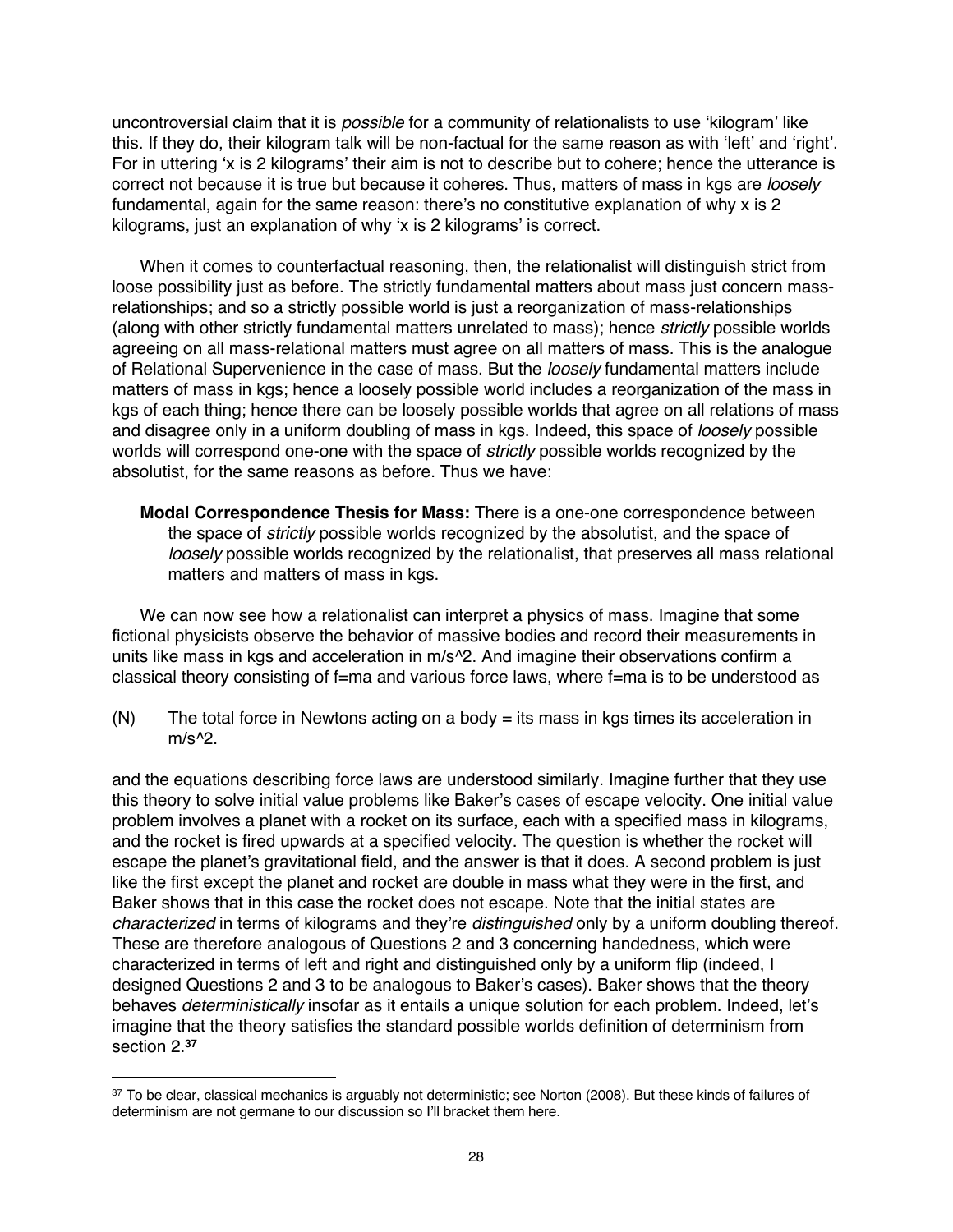To the absolutist this all makes perfect sense. Measurements of mass in kgs are measurements of a strictly fundamental quantity, namely intrinsic mass, and equations like (N) describe how this quantity relates to others. Initial value problems characterize the initial state of a *strictly* possible world with respect to this quantity, and since on his view strictly possible worlds can differ in a uniform doubling of mass there is no problem distinguishing the two problems. And the theory is strictly deterministic insofar as any two *strictly* possible worlds in which it holds, and which agree at one time, agree at all other other times—that's why the theory yields a unique solution in each case.

The relationalist can make good sense of this too, but her interpretation is different. On her view measurements of mass in kgs aren't descriptions of a strictly fundamental quantity, they're statements in a derivative and non-factual vocabulary designed to conveniently store information about the underlying mass relationships. Thus, an equation like (N) isn't a *strictly fundamental* physics of mass, it's what physics looks like when presented in this derivative and non-factual vocabulary of mass in kgs. Since talk of kgs is non-factual, reasoning about how things could have differed in kgs must involve loose, not strict, possibility—after all, strictly possible worlds don't represent how non-factual matters could have differed. Thus, the relationalist will naturally interpret Baker's initial value problems as characterizing the initial state of two *loosely* possible worlds. By the Modal Correspondence Thesis for Mass, the relationalist can distinguish two such problems differing only in a uniform doubling of mass just as the absolutist can! Indeed, the correspondence shows that the relationalist's theory must be loosely deterministic if and only if the absolutist's theory is strictly deterministic.

Why then did Baker think that relationalism about mass leads to indeterminism? He noted that the initial states of the two problems agree on all mass relationships (and in all respects other than mass); hence on the relationalist's view their initial states agree in *all* respects simpliciter. Since they diverge thereafter, this is indeterminism. Moreover, he argued ingeniously that the relationalist must agree that there are indeed *two* ways for that initial state to evolve.**<sup>38</sup>** But the mistake was to think that since they agree on all mass relationships they must agree in *all* respects of mass. That would be right, on the relationalist's view, *if* they are strictly possible worlds. But on her view they're not: they're loosely possible worlds, and as we know she can distinguish two such worlds that differ only in a uniform doubling of mass in kgs. Thus, there's no failure of determinism: there are indeed two ways for the initial state *characterized relationally* to evolve, but each way corresponds to a different initial state vis a vis mass in kgs.

Nonetheless, Baker is right that indeterminism lurks in the vicinity. For what would the relationalist's physics look like if expressed in *strictly fundamental* terms? She would restrict herself to talk of mass relationships and so couldn't propose (N). In its place, one option would be a Machian alternative that contains reference to a particular body, such as:

(N-Machian) The total force in Newtons acting on a body = its mass ratio with the standard kilogram in Paris times its acceleration in m/s^2.

<sup>38</sup> The argument is this. Consider a third initial value problem containing *two* planet-rocket systems with one system double the mass of the other, and let the systems be sufficiently far apart that they're more or less isolated. And suppose the rocket in the less massive system escapes while the other rocket does not. The relationalist must agree that this is possible. But by locality, the behavior of each system doesn't depend on its relation to the other, so each would behave similarly were it its own possible world. Thus, we have two worlds that agree initially on all mass relationships (and all respects other than mass) yet diverge thereafter.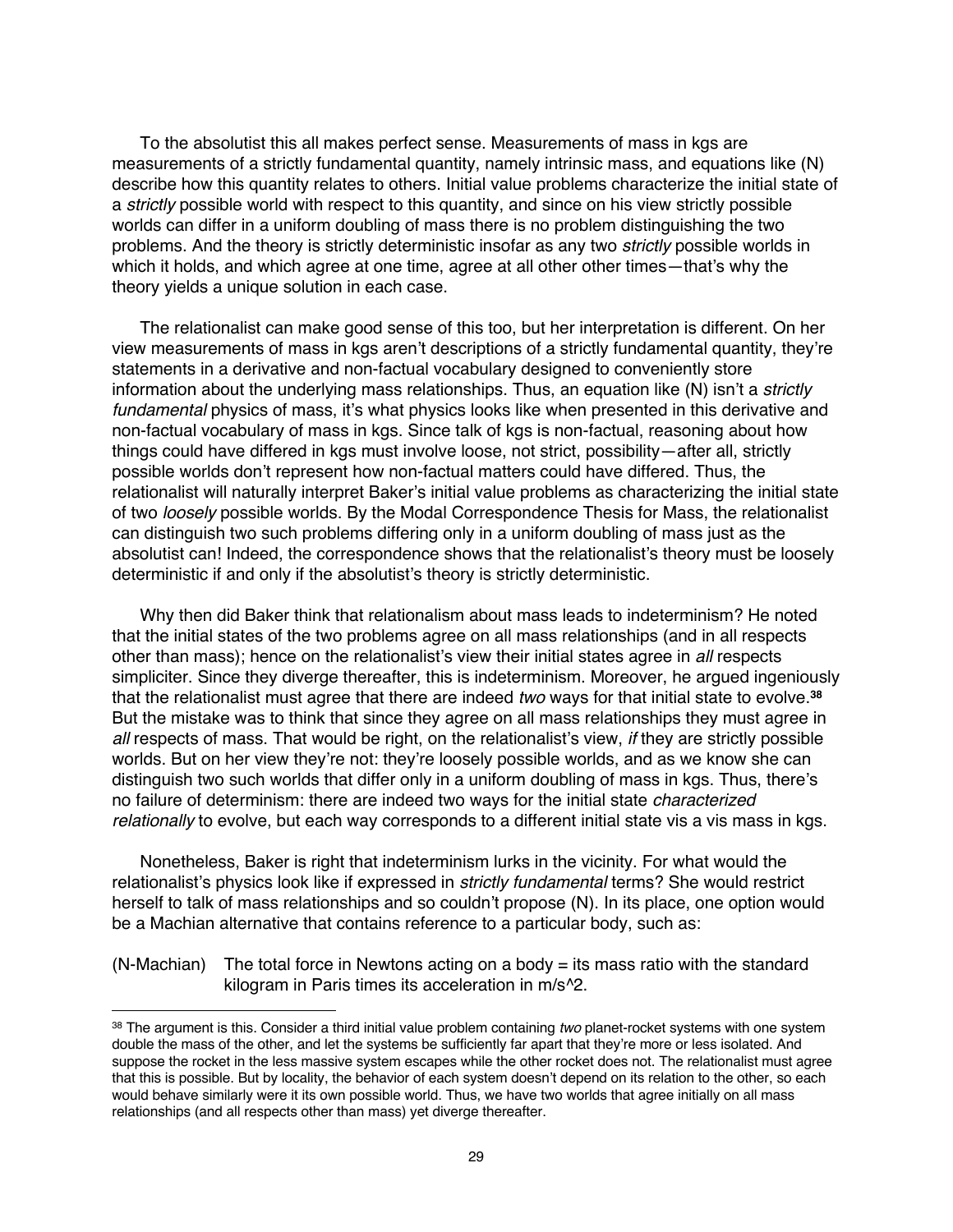But this inherits the same problems with Machian laws discussed in section 2: it doesn't apply to worlds in which the standard object in Paris doesn't exist. Better is a minimalist theory that stands to (N) just as (F-Minimalist) stands to (F). Such a theory is complex to write down in full generality, but the idea is that it would imply statements like

(N-Minimalist) If one body is *r* times as massive as another and they are both subject to the same force, the first will accelerate at 1/*r* the rate as the second.**<sup>39</sup>**

And (N-Minimalist) is indeterministic and non-local in both the strict and loose sense, just like (F-Minimalist) was. After all, it implies *nothing* about how a world containing just one body will evolve over time (indeterminism), and it implies that a body's rate of acceleration depends on how other bodies many thousands of miles away are accelerating (non-locality).

But as with handedness this is a virtue: the indeterministic and non-local behavior described by (N-minimalism) is all we really observe! In particular, we did not observe the deterministic behavior described by the absolutist's interpretation of (N). Recall that on that interpretation (N) states how a body with a particular intrinsic mass M would accelerate under a given force. But we never observed that *that particular mass M* affects acceleration in that way, since everything would look (and smell, and taste) exactly the same in a uniformly mass-doubled world. In that world, the mass that's *half M* would affect acceleration in the same way that M actually does, and the behavior of all the other intrinsic masses would be similarly transformed.**<sup>40</sup>** What we actually see gives no reason to think we live in the one world over its doubled cousin. All we really observe are the relational facts common to both worlds, namely that bodies accelerate at a rate inversely proportional to their mass. But that just confirms (N-Minimalist), not the absolutist's interpretation of (N).

The upshot is this. When it comes to *strictly fundamental* physics, the relationalist proposes (N-Minimalist) while the absolutist proposes (N) interpreted as stating how particular intrinsic masses affect acceleration. The absolutist's theory goes beyond what's confirmed by observation, the relationalist's does not; that's a point in favor of relationalism. True, the relationalist's theory is indeterministic and non-local, but that's a virtue since that's all that observation confirms. Still, when reasoning about mass the relationalist will find great utility in using kilograms as a device of coherence, and when she does physics in these terms she'll propose (N) and reason counterfactually in terms of loose possibility. Her physics will then behave on the surface just like the absolutist's: it is deterministic and local (in the loose senses), and initial value problems are solved in just the same way as the absolutist thought. The only difference lies in the interpretation of this practice. For the absolutist it gets at how things are at the strictly fundamental level, while for the relationalist it is, ultimately, just a convenient shorthand.

## **11. Conclusion**

<sup>39</sup> See Field (1980) for a proper articulation of what a set of minimalist laws like this might look like.

<sup>&</sup>lt;sup>40</sup> In the doubled world, would (N) be true? Yes and no. What (N) actually states, in our mouths, is false at that world: the intrinsic masses line up with rates of acceleration differently than (N) states. But our counterparts in the doubled world, using the terms as we do, would express a truth with (N). For their term '1 kg' would pick out a different intrinsic mass than ours and therefore what (N) means in their mouth would be true.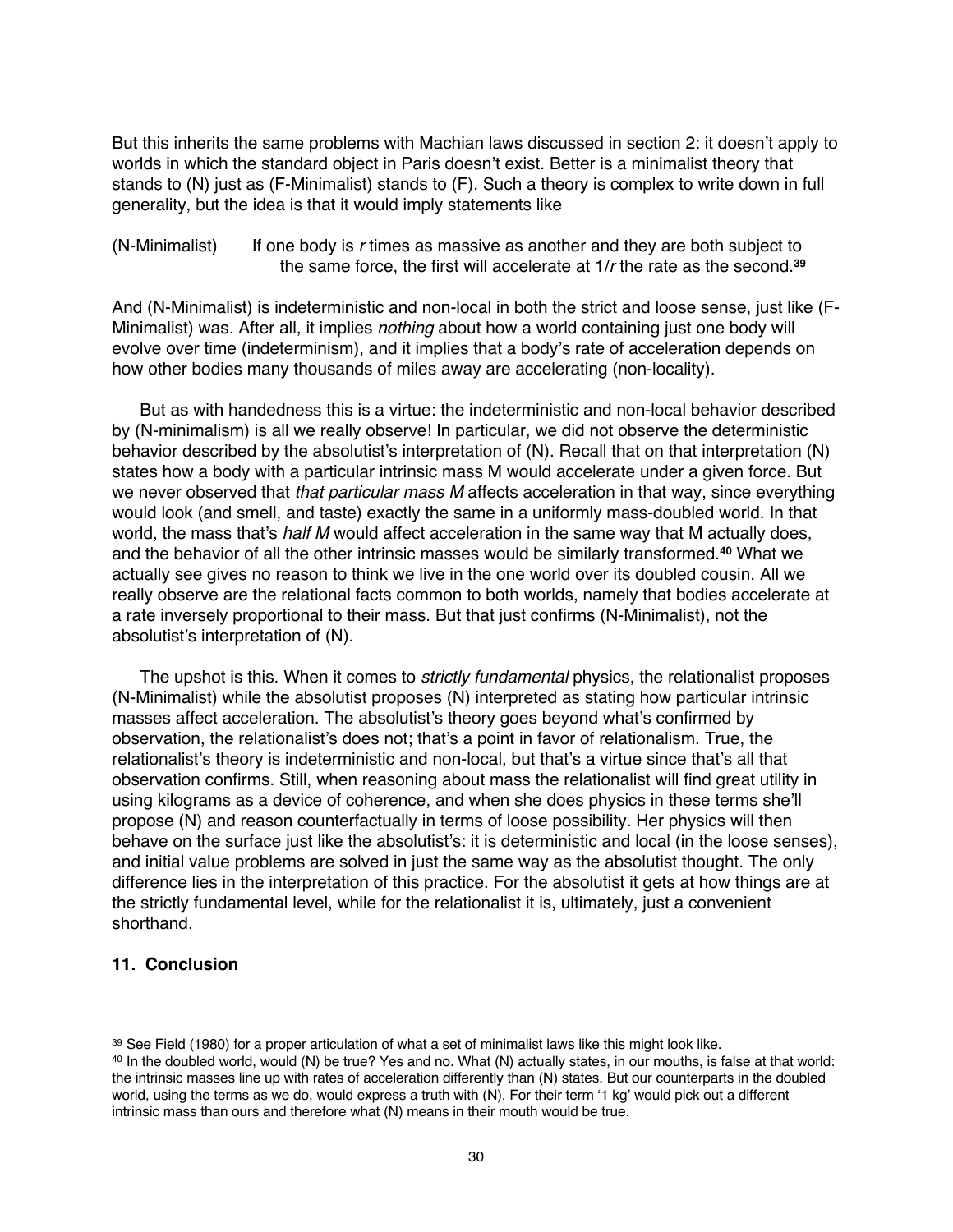In both handedness and mass, then, the success of relationalism hangs centrally on the interpretation of the vocabulary of 'left' and 'right', and 'kilograms', respectively. This issue has received insufficient attention. It is sometimes presumed that the relationalist has no right to such vocabulary—witness Earman saying that the relationalist cannot so much as *express* the law (F) since it contains the term 'left'. Other times the relationalist is allowed the vocabulary but it's presumed to behave modally much like other vocabulary—witness Baker's assumption that if two initial value problems agree in all mass-relational respects then the relationalist must count them as agreeing in all respects of mass. But both presumptions are wrong. The relationalist can interpret the contested talk as a device of coherence, and if she does its modal behavior will mimic how the absolutist always thought it behaved.

Indeed, this may explain why absolutism initially strikes many as the more plausible view. For being left or right-handed, and having a particular mass in kgs, certainly *appear* to be independent variables, states that hold independently of relations of congruence and mass ratio respectively. Relationalism has always been *thought* to deny this appearance; hence the plausibility of absolutism. But we now know that a relationalist needn't deny the appearance. They *are* independent variables, she can say, insofar as something's being left-handed and being 2 kgs doesn't hold in virtue of anything! But the idea that a relationalist (of all people) can say this is only apparent once we reflect on her interpretation of the relevant vocabulary and recognize it as a device of coherence.

I've applied this approach to the cases of handedness and mass; could it also apply to other domains in which there is an analogous dispute between absolutist and relationalist views? These include the case of motion discussed at the beginning, and also disputes about the interpretation of 'gauge' theories. The question is whether the language used by the absolutist to describe his extra feature of reality can be interpreted by the relationalist as a device of coherence, in which case the relationalist could largely mimic the absolutist in the ways I've indicated above. But I leave a discussion of these other cases for another time.**<sup>41</sup>**

#### **References**

Baker, David (2019). "Some Consequences of Physics for the Comparative Metaphysics of Quantity". *Oxford Studies in Metaphysics: Volume 12*. Oxford: OUP.

Berker, Selim (forthcoming). "Quasi-Dependence". *Oxford Studies in Metaethics*.

Bhogal, Harjit (2019). "Nomothetic Explanation and Humeanism about Laws of Nature". *Oxford Studies in Metaphysics: Volume 12*. Oxford: OUP.

Brighouse, Carolyn (1994). "Spacetime and Holes". *PSA: The Proceedings of the Biennial Meeting of the Philosophy of Science Association* 1: 117-25.

<sup>41</sup> This paper has been in the making far too long and I've received feedback from more people than I recall. I do remember that Daniel Berntson, Neil Dewar, Niels Martens, Michaela McSweeney, John Morrison, Brad Skow, Jack Spencer, and Nat Tabris all suffered through early drafts and responded with undue politeness; I thank them all for their helpful feedback. I also thank audiences at the University of Oslo, Rochester University, Columbia University, Princeton University, Brown University, the National Autonomous University of Mexico, the Philosophy of Science Association 2018 meeting, and North Carolina State University for engaging with this material at various stages of its development. Most of all, I thank David Baker for raising these issues of determinism and locality and for discussing this material with me over the years, during which time he has invariably been a model philosophical interlocutor.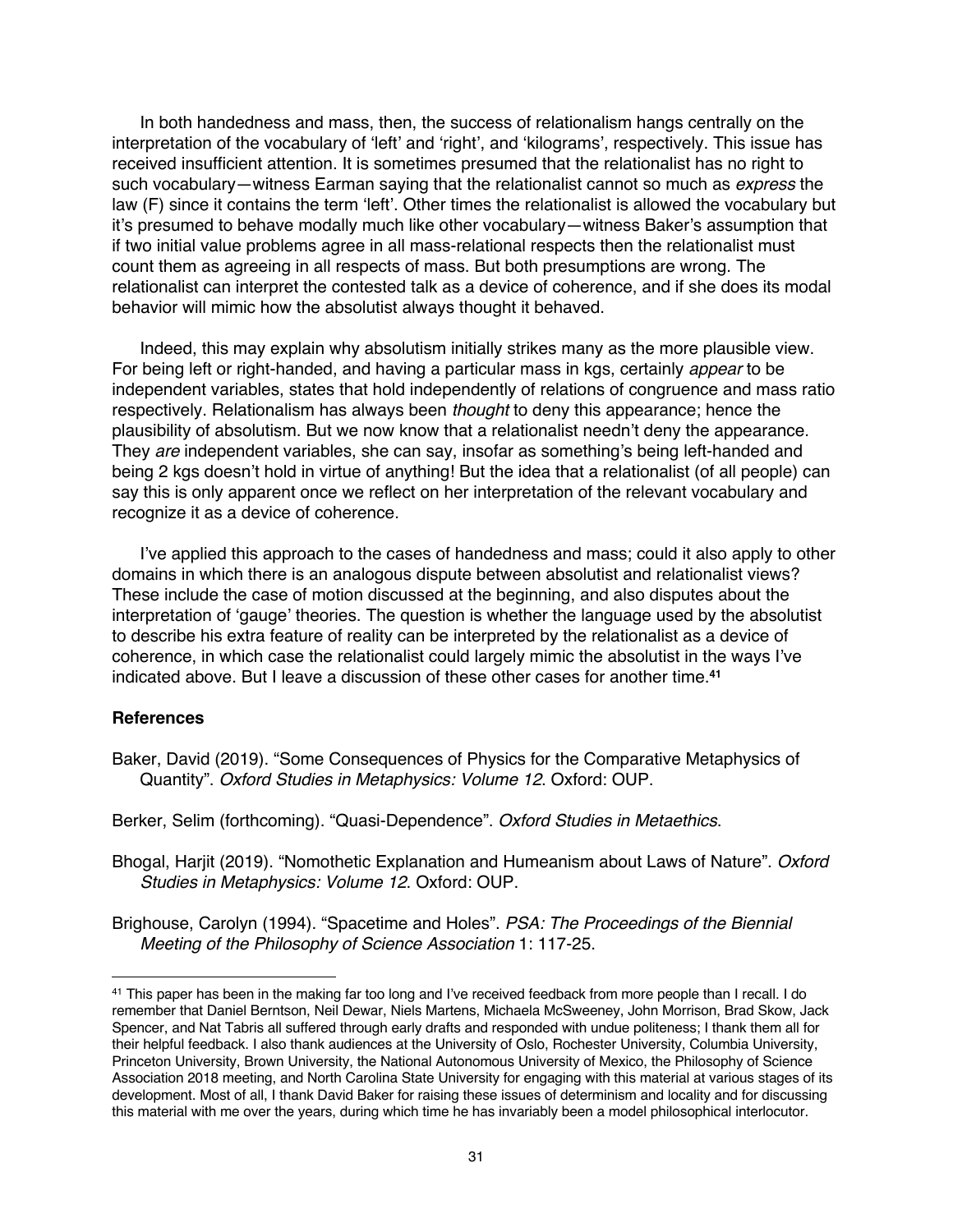- Brighouse, Carolyn (1999). "Incongruent Counterparts and Modal Relationalism". *International Studies in the Philosophy of Science* 13(1): 53-68.
- Dasgupta, Shamik (2013). "Absolutism vs Comparativism About Quantity". *Oxford Studies in Metaphysics: Volume 8*: 105-148.

Dasgupta, Shamik (2014a). "On the Plurality of Grounds". *Philosophers' Imprint* 14(14): 1-28.

- Dasgupta, Shamik (2014b). "The Possibility of Physicalism". *The Journal of Philosophy* 111(9): 557-592.
- Dasgupta, Shamik (2015). "Substantivalism vs Relationalism About Space in Classical Physics". *Philosophy Compass* 10(9): 601-624.

Dasgupta, Shamik (2016). "Metaphysical Rationalism". *Nous* 50(2): 379-418.

Earman, John (1989). *World Enough and Space-Time: Absolute versus Relational Theories of Space and Time*. Cambridge, MA: MIT Press.

Field, Hartry (1980). *Science Without Numbers*. Oxford: OUP.

Field, Hartry (2001). "Deflationist Views of Meaning and Content". In *Truth and the Absence of Fact*. Oxford: OUP.

Gibbard, Alan (2003). *Thinking How to Live*. Cambridge: Harvard University Press.

Kovacs, David (manuscript). "Metaphysically Explanatory Unification".

Lee, Geoffrey and Seth Yalcin (manuscript). "Finding Meaning in a Disoriented World".

- Maudlin, Tim (2014). *Philosophy of Physics: Space and Time*. Princeton: Princeton University Press.
- Norton, John D. (2008). "The Dome: An Unexpectedly Simple Failure of Determinism" *Philosophy of Science* 75(5): 786-798.

Pooley, Oliver (2003). "Handedness, Parity Violation, and the Reality of Space". In *Symmetries in Physics: Philosophical Reflections*, edited by K. Brading and E. Castellani, pp. 250-280.

- Rosen, Gideon (2010). "Metaphysical Dependence: Grounding and Reduction". In *Modality: Metaphysics, Logic, and Epistemology*, edited by B. Hale and A. Hoffman, pp. 109-36.
- Russell, Jeff (2015). "Possible Worlds and the Objective World". *Philosophy and Phenomenological Research* 90(2): 389-422.
- Schaffer, Jonathan (2016). "Grounding in the Image of Causation". *Philosophical Studies* 173(1): 49-100.